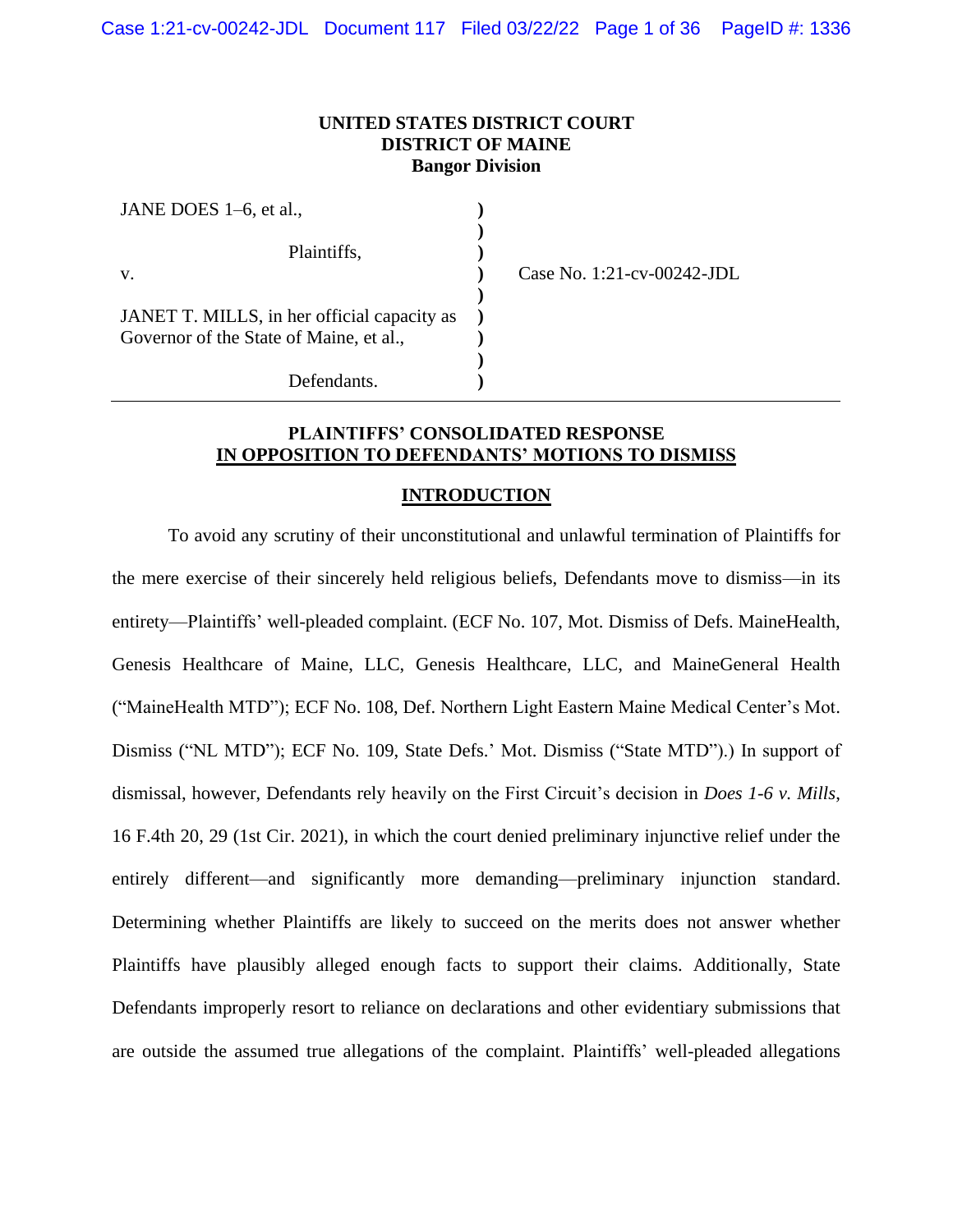easily cross the minimal pleading threshold for surviving a motion to dismiss and entitle Plaintiffs to their day in Court. Defendants' motions should be denied.

## **LEGAL ARGUMENT**

"Under Federal Rule of Civil Procedure 8(a)(2), a pleading must contain a 'short and plain statement of the claim showing that the pleader is entitled to relief.'" *Ashcroft v. Iqbal*, 556 U.S. 662, 677–78 (2009). "[A] complaint attacked by a Rule 12(b)(6) motion to dismiss does not need detailed factual allegations," but a plaintiff must meet his "obligation to provide the grounds of his entitlement to relief." *Bell Atl. Corp. v. Twombly*, 550 U.S. 544, 555 (2007) (cleaned up). The Supreme Court "do[es] not require heightened fact pleading of specifics, but only enough facts to state a claim to relief that is plausible on its face" and to "nudge[ plaintiffs'] claims across the line from conceivable to plausible." *Id.* at 570; *see also Ashcroft*, 556 U.S. at 679 ("a complaint that states a plausible claim for relief survives a motion to dismiss"). A motion to dismiss under Rule 12(b)(6) tests the sufficiency of a complaint; importantly, it does not resolve contests surrounding the facts, the merits of a claim, or the applicability of defenses. *See* 5A Charles A. Wright & Arthur R. Miller, *Federal Practice and Procedure* § 1356 (1990). "A well-pleaded complaint may proceed even if it strikes a savvy judge that actual proof of those facts is improbable, and that a recovery is very remote and unlikely." *Bell Atl.*, 550 U.S. at 556 (cleaned up). The pleading standard "simply calls for enough fact to raise a reasonable expectation that discovery will reveal evidence of illegal [conduct]." *Bell Atl.*, 550 U.S. at 556.

Thus, "the generally accepted rule concerning motions to dismiss for failure to state a claim [is] that they should be viewed with disfavor and rarely granted." *Padro v. Dep't of Navy*, 759 F. Supp. 958, 960 (D.P.R. 1991). A district court cannot dismiss a complaint under Rule 12(b)(6) unless, after accepting *all* well-pleaded allegations in the plaintiff's complaint as true and drawing *all* reasonable factual inferences from those facts in the plaintiff's favor, "the pleading shows *no*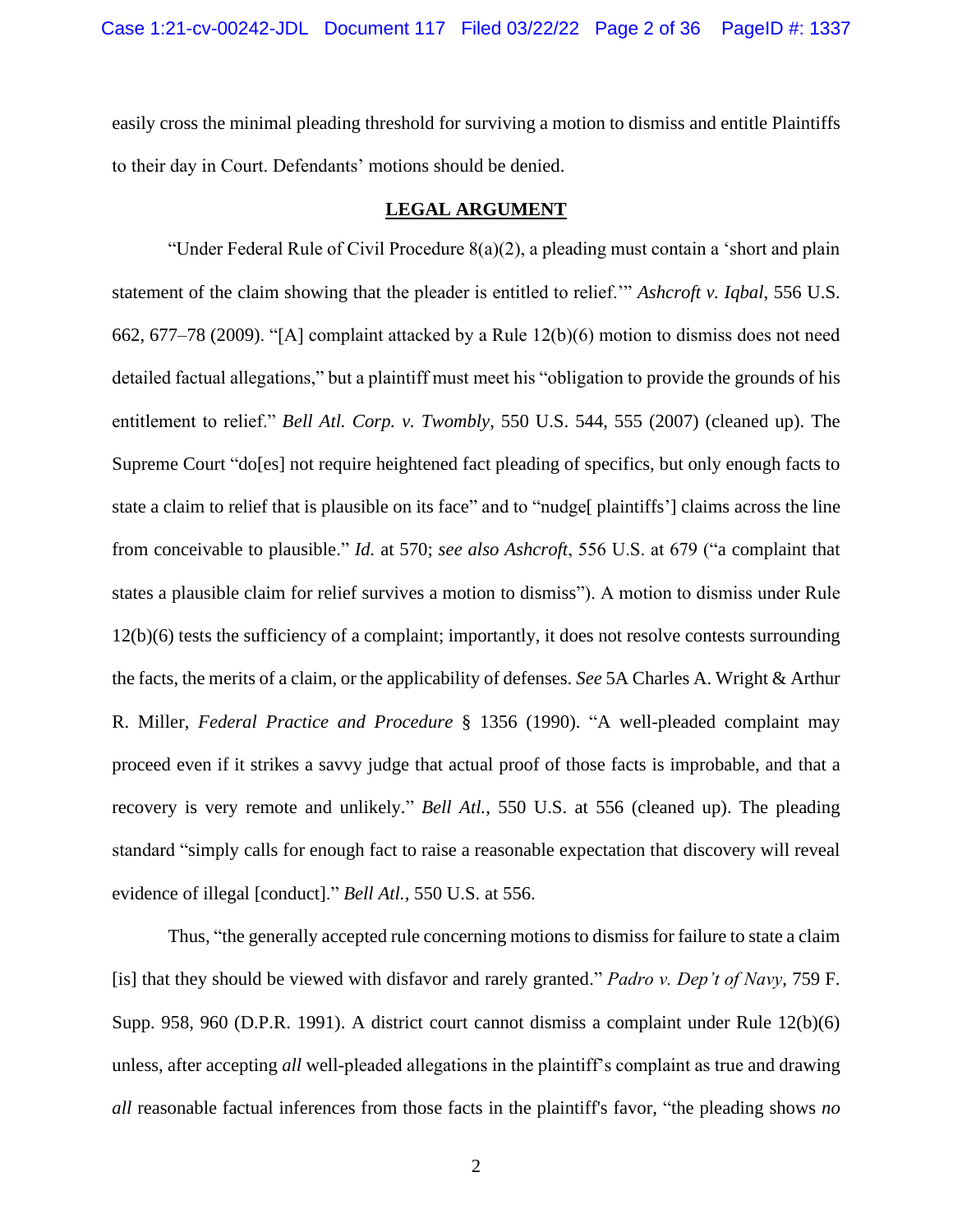set of facts which could entitle plaintiff to relief." *Gooley v. Mobile Oil Corp.*, 851 F.2d 513, 514 (1st Cir. 1988) (emphasis added). Defendants cannot carry their extraordinarily high burden to prevail on their motions to dismiss because Plaintiffs' well-pleaded allegations unquestionably cross the minimum threshold.

### **THE PRELIMINARY INJUNCTION DECISIONS OF THIS COURT AND THE**  L. **FIRST CIRCUIT ARE INAPPOSITE BECAUSE THE STANDARD FOR OVERCOMING A MOTION TO DISMISS IS LESS STRINGENT THAN FOR OBTAINING A PRELIMINARY INJUNCTION.**

Defendants place much reliance on the First Circuit's decision affirming the denial of a preliminary injunction on Plaintiffs' claims, arguing that the First Circuit's conclusions demonstrate Plaintiffs cannot state a claim. (*See* State MTD 11, 12, 16; NL MTD 10, 12, 14, 15; MaineHealth MTD 2, 7, 11.) Importantly, however, "the standard plaintiffs must surpass in order to succeed on their preliminary injunction claim, likelihood of success on the merits, is higher than the one they must surpass to defeat defendants' motion to dismiss." *Broadwell v. Municipality of San Juan*, 312 F. Supp. 2d 132, 137 (D.P.R. 2004); *see also Akebia Therapeutics, Inc. v. Azar*, No. 19-cv-12132-ADB, 2020 WL 5732331, at \*3 (D. Mass. Sept. 24, 2020) ("the burden for [entitlement to a preliminary injunction] is higher than the burden for [survival of a motion to dismiss]"); *Benitez v. King*, 298 F. Supp. 3d 530, 536 (W.D.N.Y. 2018) ("The standard for demonstrating a 'likelihood of success on the merits' . . . is far more demanding than the plausibility standard applied to survive dismissal for the failure to state a claim at the pleading stage."); *New Hope Family Servs., Inc. v. Poole*, 966 F.3d 145, 164–170 (2d Cir. 2020) (reversing dismissal of Free Exercise claim under more lenient standard than applied to preliminary injunctions).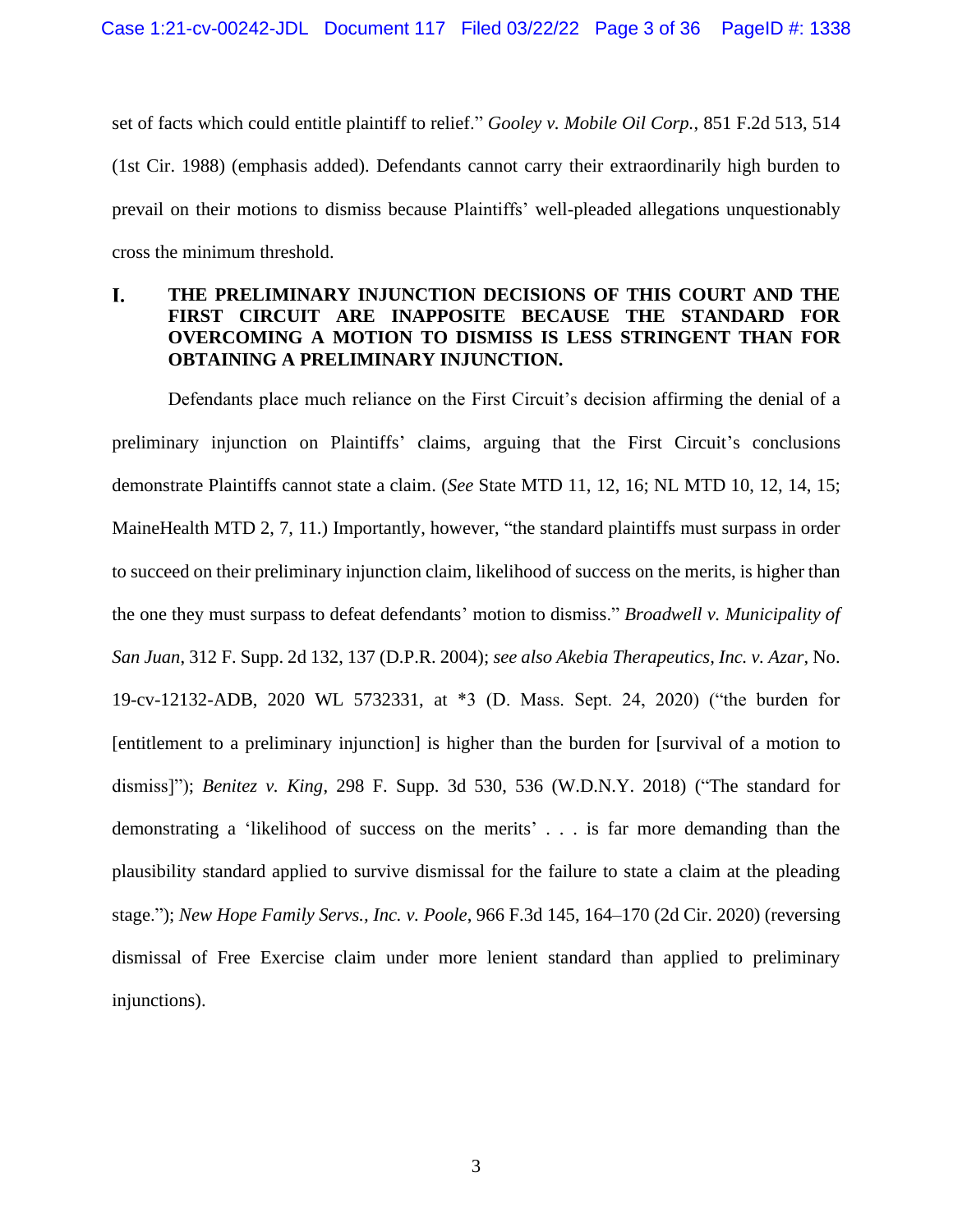### **II. STATE DEFENDANTS' RELIANCE ON MATERIALS OUTSIDE THE WELL-PLEADED ALLEGATIONS OF PLAINTIFFS' COMPLAINT CANNOT SERVE AS A BASIS FOR DISMISSAL.**

State Defendants improperly rely on evidentiary submissions outside of Plaintiffs' complaint to bolster their dismissal arguments. (*See, e.g.*, State MTD 5, 8, 9 (relying on Declaration of Sara Gagne-Holmes (ECF No. 109-3) submitted in support of Motion to Dismiss); *id.* at 12, 14, 16, 17, 19 (relying on Declaration of Donald Wismer (ECF No. 109-1) submitted in support of Motion to Dismiss); *id.* at 15 (relying on Declaration of Defendant Nirav Shah (ECF No. 49-4) in opposition to Motion for Preliminary Injunction); *id.* at 18 (relying on State Defendants' reply papers in opposition to a requested extension of time (ECF No. 43).) As a matter of black letter law, however, a court reviewing a motion to dismiss for failure to state a claim is "limited to the allegations of the complaint." *Litton Indus., Inc. v. Colon*, 587 F.2d 70, 74 (1st Cir. 1978); *see also Doyle v. Hasbro, Inc.*, 103 F.3d 186, 190 (1st Cir. 1996) (same). "Under Rule 12(b)(6), the district court may properly consider only facts and documents that are part of or incorporated into the complaint." *Trans-Spec Truck Serv., Inc. v. Caterpillar Inc.*, 524 F.3d 315, 321 (1st Cir. 2008). Thus, State Defendants' declarations and other matters outside of Plaintiffs' complaint are "outof-bounds in reviewing a 12(b)6) dismissal." *Clorox Co. P.R. v. Proctor & Gamble Commercial Co.*, 228 F.3d 24, 32 (1st Cir. 2000).

#### **PLAINTIFFS HAVE PLAUSIBLY PLEADED A VIOLATION OF THE FREE**  III. **EXERCISE CLAUSE.**

To plead a violation of the Free Exercise Clause of the First Amendment, Plaintiffs need only allege that a law is either not neutral or not generally applicable, and that it is not the least restrictive means of advancing a compelling government interest. *Church of the Lukumi Babalu Aye, Inc. v. City of Hialeah*, 508 U.S. 520, 531 (1993). Plaintiffs have easily satisfied this pleading standard.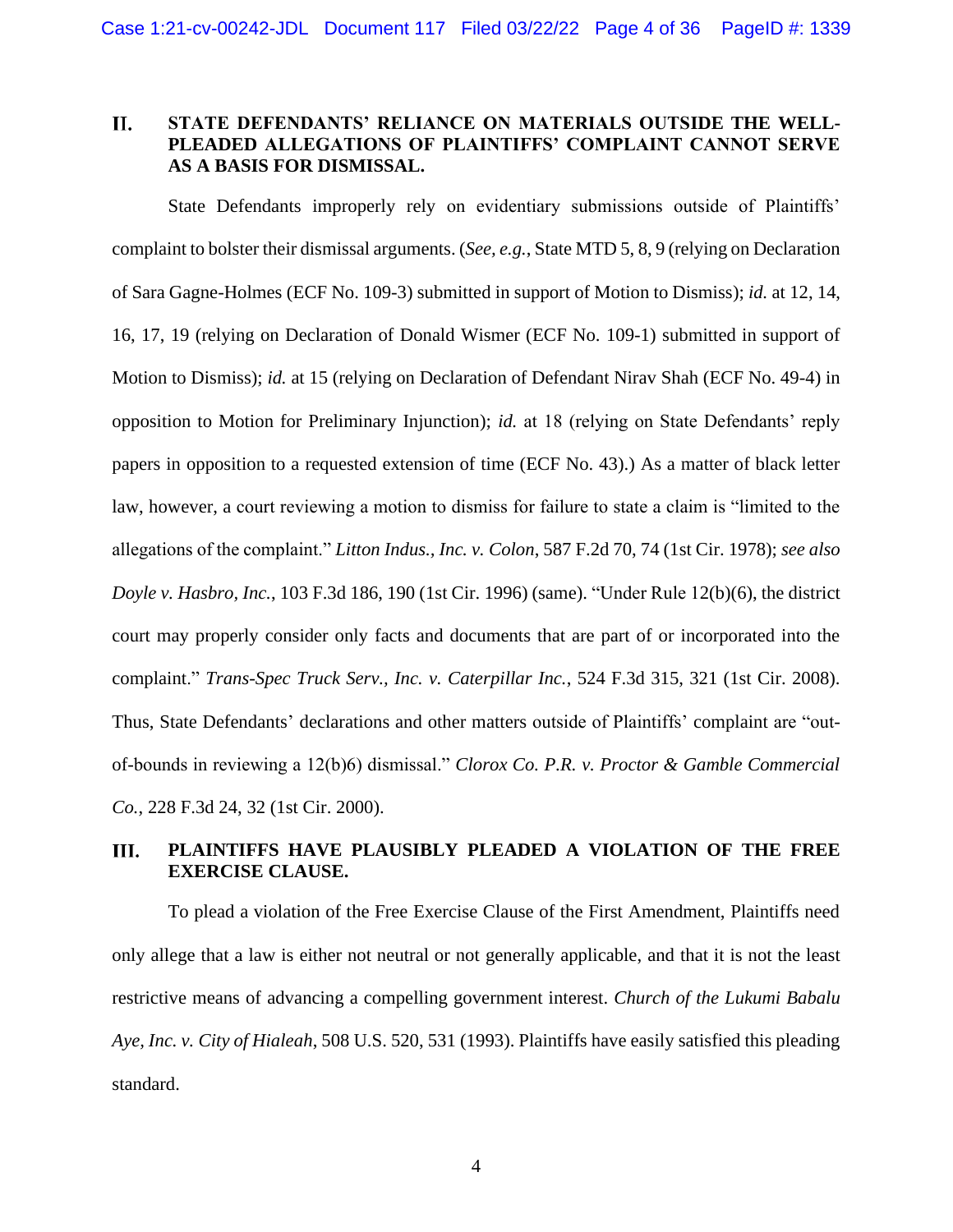#### A. **Plaintiffs Have Sufficiently Pleaded That the Vaccine Mandate Is neither Neutral nor Generally Applicable.**

State Defendants contend that Plaintiffs cannot state a claim under the Free Exercise Clause because the First Circuit already determined that the Vaccine Mandate<sup>1</sup> is neutral and generally applicable. (State MTD 12 (quoting *Does 1-6 v. Mills*, 16 F.4th 20, 29 (1st Cir. 2021).) First, as discussed *supra*, the First Circuit's decision was based solely on whether Plaintiffs had "met their burden of showing a likelihood of success on any aspect of their free exercise claims." *Id.* And the First Circuit's conclusion that Plaintiffs "have shown no probability of success on [the free exercise claims]," *id.*, is insufficient to warrant a dismissal under Rule 12(b)(6). Indeed, as the Supreme Court teaches, "a well-pleaded complaint may proceed even if it strikes a savvy judge that actual proof of those facts is improbable, and that a recovery is very remote and unlikely." *Bell Atl.*, 550 U.S. at 556 (cleaned up); *see also Fitzpatrick v. Teleflex, Inc.*, 630 F. Supp. 2d 91, 104 (D. Me. 2009) (same). Moreover, whether the First Circuit thought Plaintiffs had shown any probability of success on the merits is a consideration wholly inapposite to the standard governing Defendants' motions to dismiss. Indeed, "[a] court deciding a motion to dismiss must not make *any* judgment about the probability of the plaintiff's success . . . ." *Aktieselskabet AF 21. Nov. 2001 v. Fame Jeans Inc.*, 525 F.3d 8, 17 (1st Cir. 2008) (emphasis added). "In other words, a motion to dismiss does not measure the complaint's probability of success, but rather its legal adequacy." *Washtenaw Cnty. Emp. Retirement Sys. v. Avid Tech., Inc.*, 28 F. Supp. 3d 93, (D. Mass. 2014). Plaintiffs' free exercise claims easily satisfy the requirement of legal sufficiency, even if the First Circuit and State Defendants incorrectly think the probability of success is remote.

<sup>&</sup>lt;sup>1</sup> Consistent with the allegations of the Verified Complaint (ECF No. 1) and for ease of reference, Plaintiffs refer collectively to the Final Rule 10-144-264 C.M.R. (2021), the statute removing religious exemptions for healthcare workers in Maine, 22 M.R.S. §802.4-B, and State Defendants' COVID-19 vaccine mandate (V. Compl. ¶¶ 41–44) as the "Vaccine Mandate."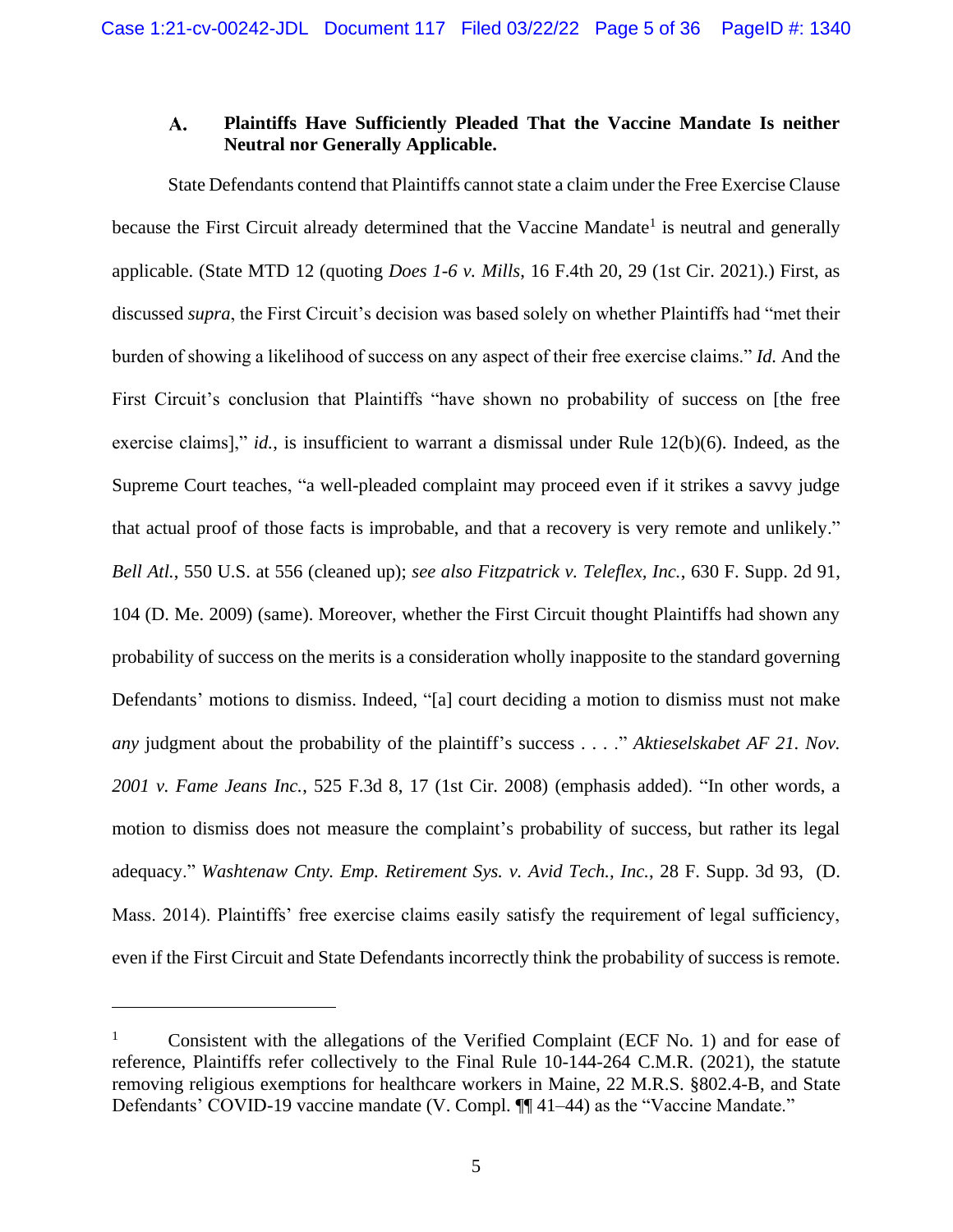## **1. Plaintiffs have sufficiently pleaded that the Vaccine Mandate is not neutral and generally applicable because it treats comparable secular activity more favorably than religious exercise.**

State Defendants contend that the Vaccine Mandate is neutral and generally applicable because the legislature "removed both religious and philosophical exemptions from mandatory vaccine requirements." (State MTD 12 (quoting *Does 1-6*, 16 F.4th at 29).) According to this rationale, the mandate is neutral because it "did not single out religion alone," *Does 1-6*, 16 F.4th at 30, but this assertion is as incorrect as it is irrelevant for purposes of a motion to dismiss.

"[G]overnment regulations are not neutral and generally applicable, and therefore trigger strict scrutiny under the Free Exercise Clause, whenever they treat *any* comparable secular activity more favorably than religious exercise." *Tandon v. Newsom*, 141 S. Ct. 1294, 1296 (2021); *see also Does 1-3 v. Mills*, 142 S. Ct. 17, 19 (2021) (Gorsuch, J., dissenting) (same); *Resurrection Sch. v. Hertel*, No. 21-1699, 2022 WL 332400, at \*1 (6th Cir. Jan. 11, 2022) (same). "Government fails to act neutrally when it proceeds in a manner intolerant of religious beliefs . . . ." *Fulton v. City of Philadelphia*, 141 S. Ct. 1868, 1877 (2021). Moreover, "neutrality and general applicability are interrelated, and . . . failure to satisfy one requirement is a likely indication that the other has not been satisfied." *Lukumi*, 508 U.S. at 531.

Plaintiffs have plainly crossed the threshold pleading requirement for their Free Exercise claims. Regardless of whether the State removed protections for some nonreligious exemption motivations (*i.e.*, philosophical objections), it admittedly did not remove all nonreligious exemptions (*i.e.*, medical exemptions). (V. Compl. ¶¶ 47–49.) Thus, the Vaccine Mandate treats religious exemptions less favorably than *some* nonreligious exemptions. That is enough to remove the law from neutrality and general applicability requirement of the First Amendment. Indeed, "[i]t is no answer that a State treats some comparable secular businesses or other activities as poorly as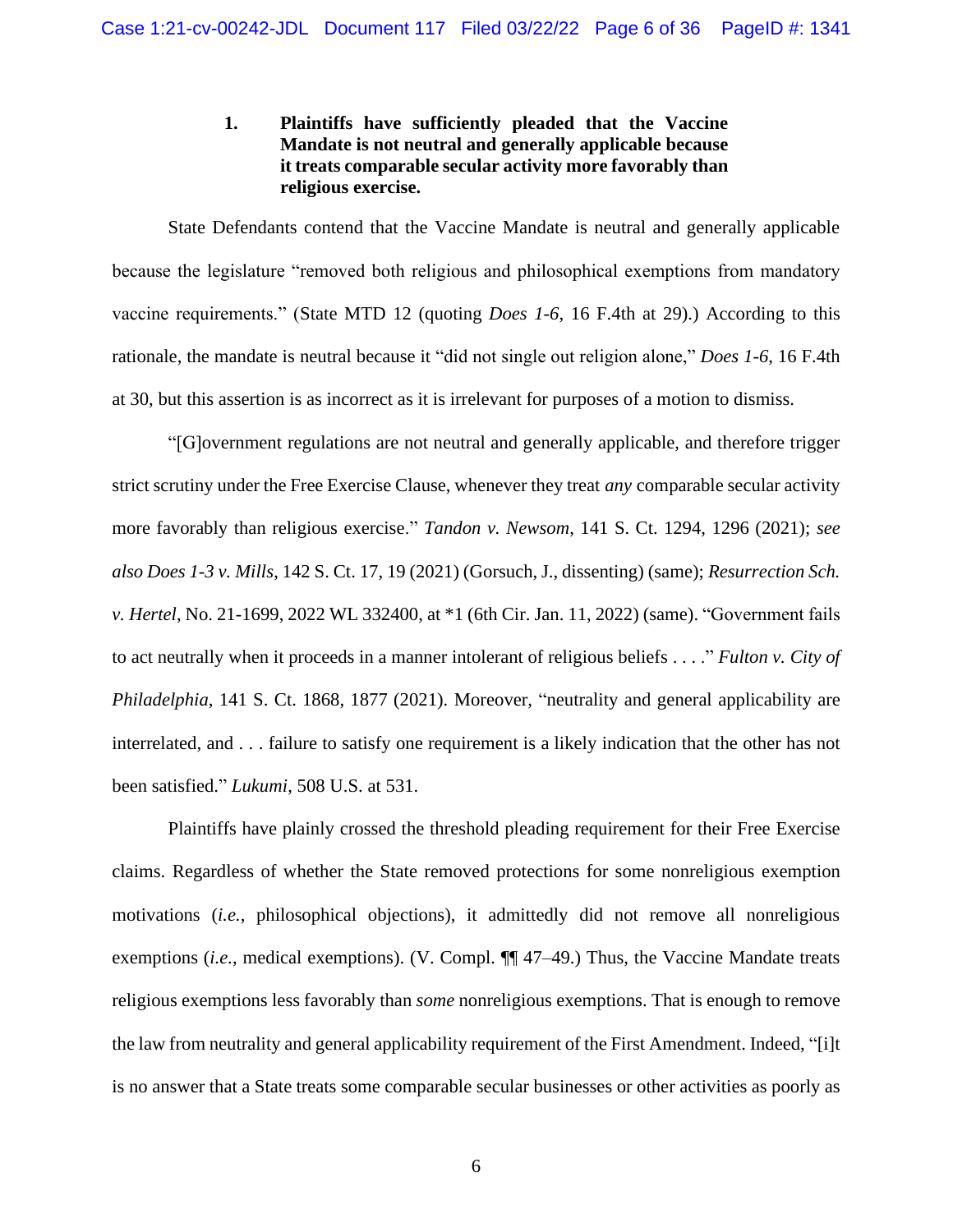or even less favorably than the religious exercise at issue." *Tandon*, 142 S. Ct. at 1296. Under the Supreme Court's clear dictates, "it does not suffice for a State to point out that, as compared to [religious activity], *some* secular [activities] are subject to similarly severe or even more severe restrictions." *Roman Catholic Diocese of Brooklyn v. Cuomo*, 141 S. Ct. 63, 73 (2020) (Kavanaugh, J., concurring). "Rather, once a State creates a favored class of [exemptions], as [Maine] has done in this case, the State must justify why [religious exemptions] are excluded from that favored class." *Id.* 

Plaintiffs' complaint plainly crosses this threshold by alleging that, as compared to the favored nonreligious, medical exemptions that Maine provides, Plaintiffs' requested religious exemptions and accommodations are treated less favorably—*i.e.*, denied. State Defendants' contention that it treats "all nonmedical exemptions" the same (State MTD 12) is irrelevant because it admittedly treats religious exemptions less favorably than *some* nonreligious exemptions. (V. Compl. ¶¶ 47–49, 84, 90, 93, 97, 99, 100.)

The First Circuit and State Defendants suggest that treating some nonreligious conduct more favorably than religious conduct is irrelevant where the law is purportedly facially neutral. *See Does 1-6*, 16 F.4th at 30; State MTD 11. But this misses the mark. "Official action that targets religious conduct for distinctive treatment cannot be shielded by mere compliance with the requirement of facial neutrality. The Free Exercise Clause protects against governmental hostility which is masked, as well as overt." *Lukumi*, 508 U.S. at 534. Treating nonreligious medical exemptions more favorably than religious exemptions transgresses the bright line the First Amendment draws, and Plaintiffs' complaint plainly states a claim.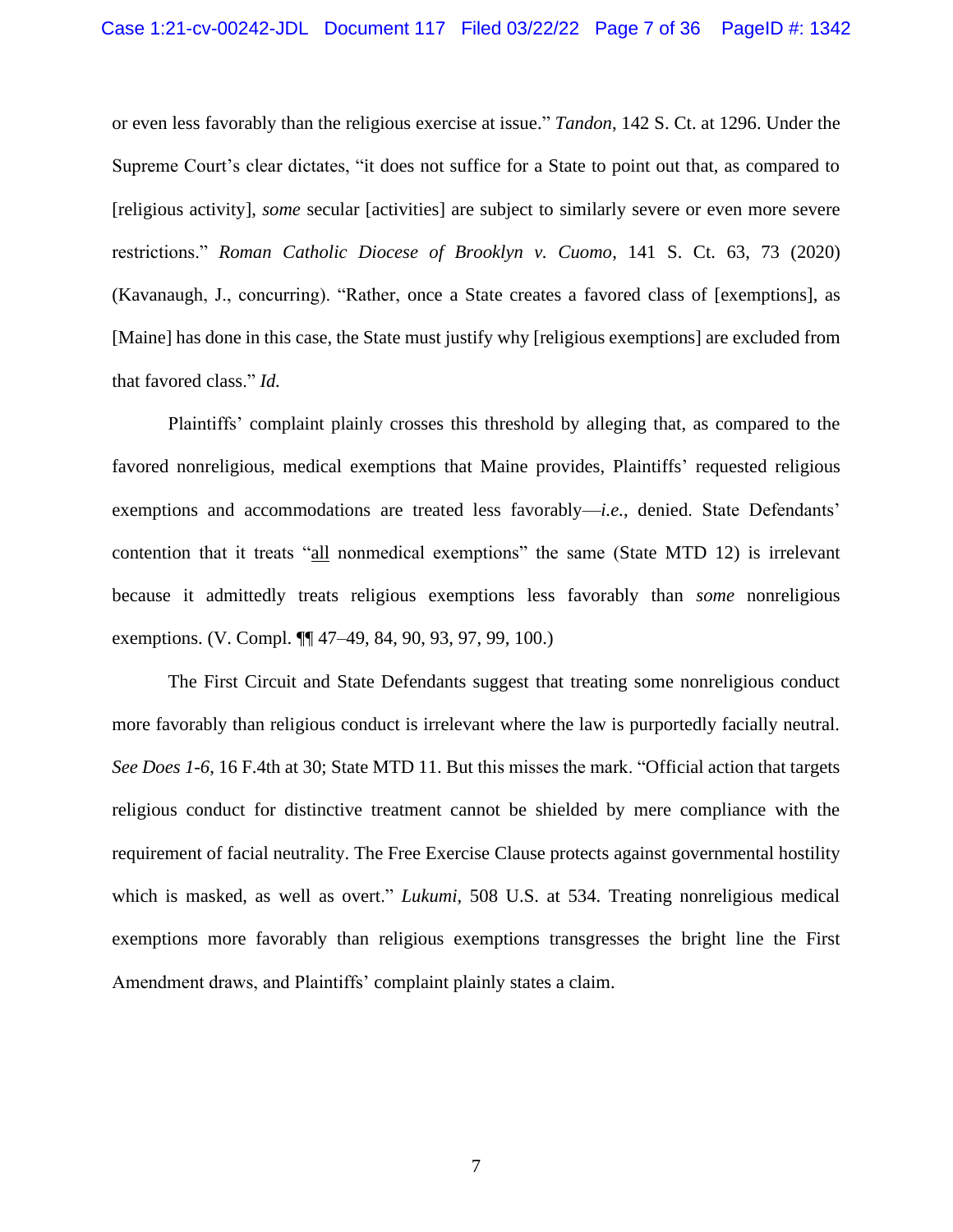# **2. Plaintiffs have sufficiently pleaded that the Vaccine Mandate is not neutral and generally applicable because it prohibits religious conduct while permitting secular conduct that undermines Maine's asserted interests in a similar way.**

As the Supreme Court has explained, "[a] law also lacks general applicability if it prohibits religious conduct while permitting secular conduct that undermines the government's asserted interests in a similar way." *Fulton*, 141 S. Ct. at 1877; *see also Lukumi*, 508 U.S. at 542–46 (same); *Tandon*, 141 S. Ct. at 1296 (same). "[W]hether two activities are comparable for purposes of the Free Exercise Clause must be judged against the asserted government interest that justifies the regulation. . . . Comparability is concerned with risks various activities pose, not the reasons why people [undertake them]." *Tandon*, 141 S. Ct. at 1296. Thus,

> the only question is whether the challenged law contains an exemption for a secular objector that "undermines the government's asserted interests in a similar way" an exemption for a religious objector might. Laws operate on individuals; rights belong to individuals. And the relevant question here involves a one-to-one comparison between the individual seeking a religious exemption and one benefiting from a secular exemption.

*Dr. A. v. Hochul*, 142 S. Ct. 552, 556 (2021) (Gorsuch, J., dissenting) (citation omitted). Despite State Defendants' attempt to argue the contrary (State MTD 15–16), and the First Circuit's prior conclusions at the preliminary injunction stage, *see Does 1-6*, 16 F.4th at 30, <sup>2</sup> Plaintiffs have sufficiently pleaded that the Vaccine Mandate is not generally applicable based on comparable risks to Maine's asserted interests.

<sup>&</sup>lt;sup>2</sup> The the First Circuit's previous determination, that Plaintiffs are not likely to succeed on the merits because nonreligious medical exemptions are not comparable to religious exemptions for free exercise purposes, is not only inapposite at the motion to dismiss stage (*see* Pt. I, *supra*), but is also wrong under binding Supreme Court precedent.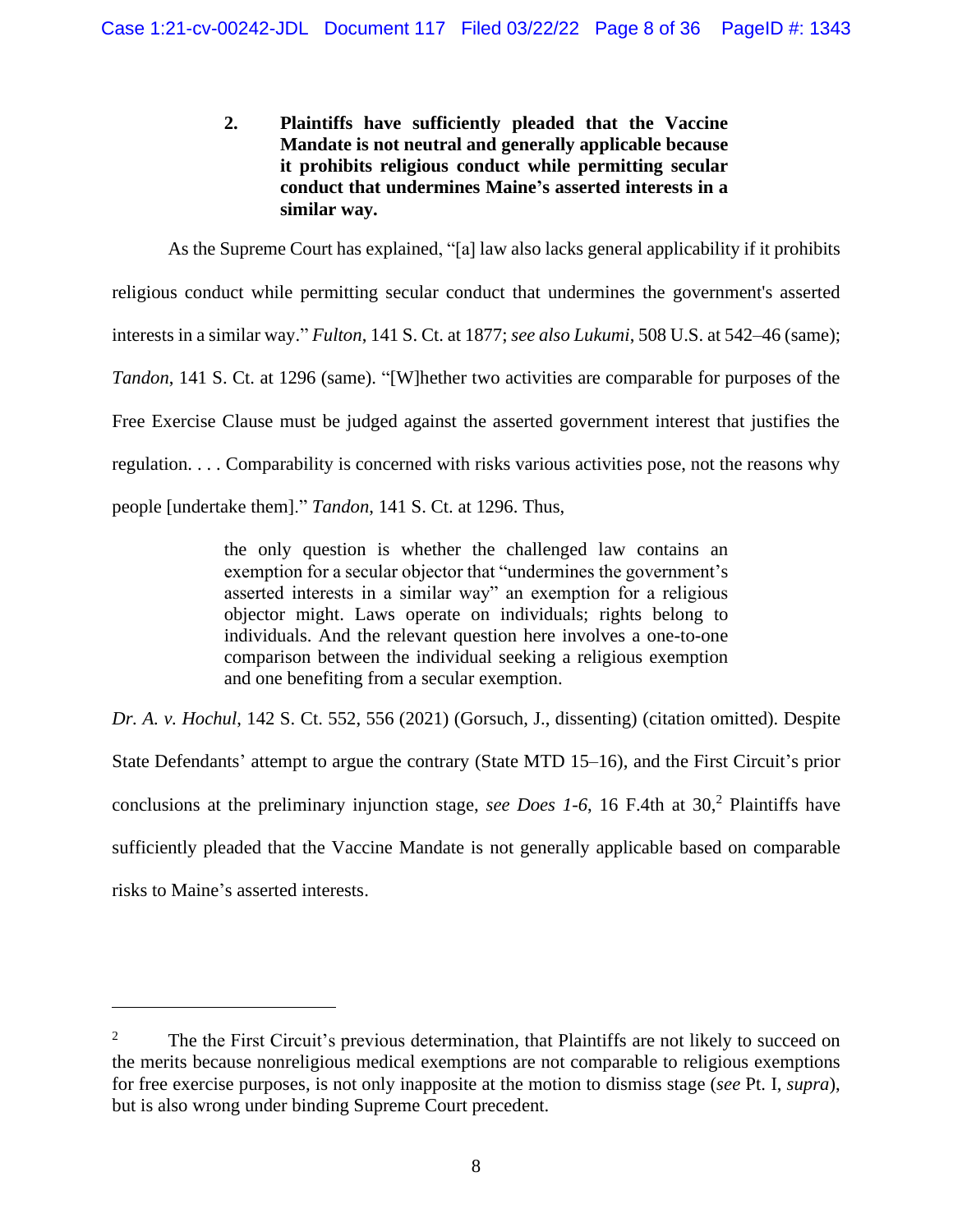Plaintiffs' complaint alleges—and logic dictates—that an unvaccinated medically exempt healthcare worker poses the same risk to the State's asserted interest as an unvaccinated religious objector. (V. Compl. ¶¶ 158–59.) Both a medically exempt healthcare worker and a religiously exempt healthcare worker pose the same purported risk—working in a healthcare setting while unvaccinated. Regardless of the reason for the exemption, each unvaccinated healthcare worker would enter the same facility, interact with the same patients and staff, perform the same functions, and otherwise operate identically in all respects. "[A]llowing a healthcare worker to remain unvaccinated undermines the State's asserted public health goals equally whether that worker happens to remain unvaccinated for religious reasons or medical ones." *Dr. A.*, 142 S. Ct. at 556 (Gorsuch, J., dissenting). State Defendants treat nonreligious, medically exempt workers more favorably (by not firing them) than the religious objectors (who have all been fired). Plaintiffs' allegations establish that the Vaccine Mandate is not generally applicable. (V. Compl. ¶¶ 47-49, 84, 90, 93, 97, 99, 100, 130, 131.)

State Defendants' attempt to defeat the inalterable risk reality by claiming that "a law can be generally applicable when, as here, it applies to an entire *class* of people." (State MTD 13 (cleaned up) (quoting *Kane v. DeBlasio*, 19 F.4th 152, 166 (2d Cir. 2021)).) The fatal flaw in this logic is that the Vaccine Mandate *does not* apply to an entire class of people, it specifically removes favored individuals (*i.e.*, the medically exempt) from the class of healthcare workers. Indeed, Maine's "vaccine mandate is not absolute; individualized exemptions are available, but only if they invoke certain preferred (nonreligious) justifications." *Does 1-3*, 142 S. Ct. at 19 (Gorsuch, J., dissenting).

In *Fraternal Order of Police Newark Lodge No. 12 v. City of Newark*, Justice (then-Judge) Alito wrote unequivocally for the court that "[b]ecause the Department makes exemptions from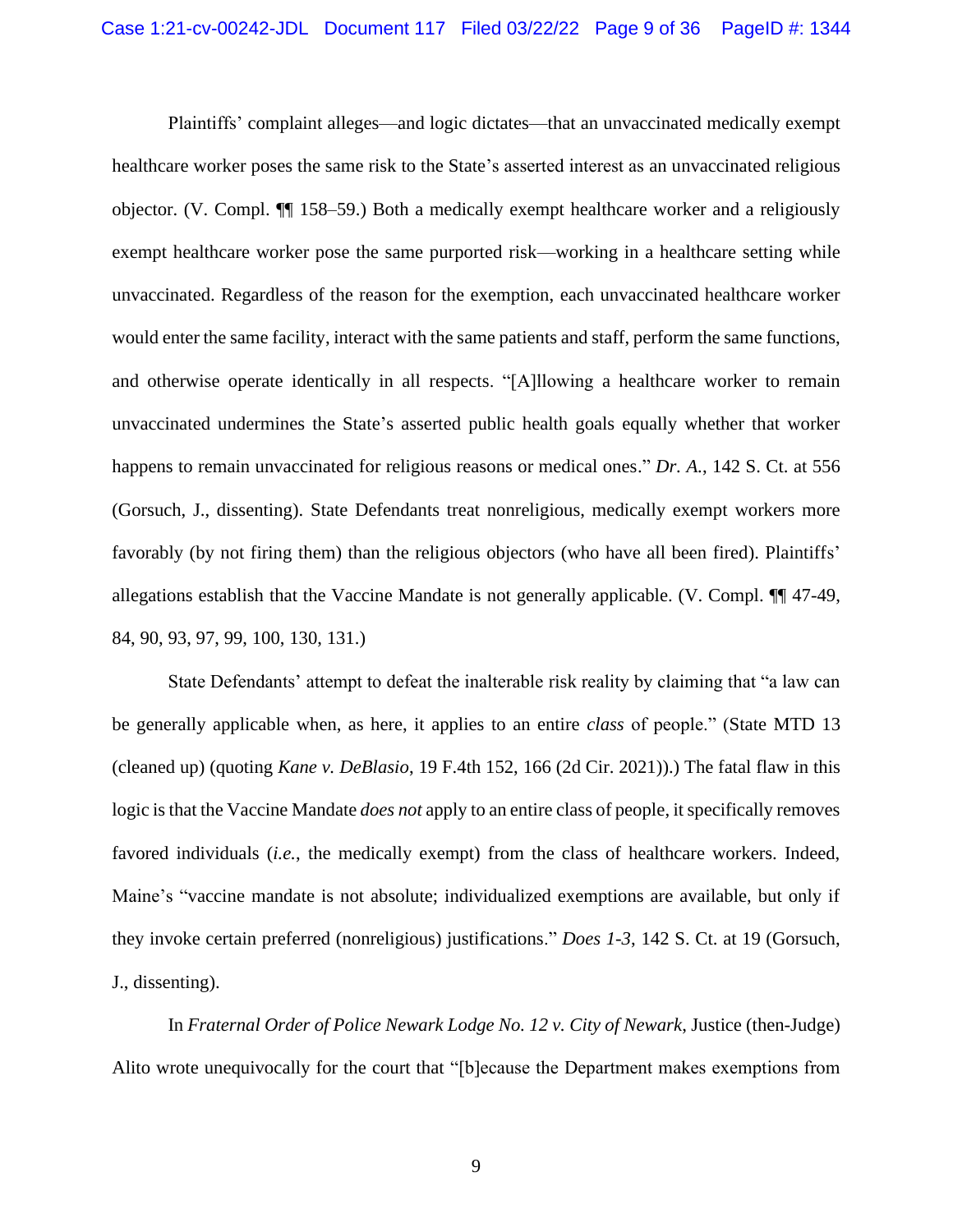its [no beards] policy for secular reasons and has not offered any substantial justification for refusing to provide similar treatment for officers who are required to wear beards for religious reasons, we conclude that the Department's policy violates the First Amendment." 170 F.3d 359, 360 (3d Cir. 1999). There, like Maine here, the city argued that it was required to provide medical accommodations under federal law but that religious exemptions were not required. *Id.* at 365. The court squarely rejected that rationale: "It is true that the ADA requires employers to make reasonable accommodations for individuals with disabilities. However, Title VII of the Civil Rights Act of 1964 imposes an identical obligation on employers with respect to accommodating religion**.**" *Id.* (cleaned up). Thus, the court held, "we cannot accept the Department's position that its differential treatment of medical exemptions and religious exemptions is premised on a goodfaith belief that the former may be required by law while the latter are not." *Id.* (emphasis added).

Here, State Defendants also contend that the Vaccine Mandate is generally applicable because the availability of medical exemptions is "not a 'mechanism for individualized exemptions.'" (State MTD 12.) But Justice Alito squarely rejected that contention as well:

> We also reject the argument that, because the medical exemption is not an "individualized exemption," the *Smith* /*Lukumi* rule does not apply. While the Supreme Court did speak in terms of "individualized exemptions" in *Smith* and *Lukumi,* it is clear from those decisions that the Court's concern was the prospect of the government's deciding that secular motivations are more important than religious motivations. If anything, this concern is only further implicated when the government does not merely create a mechanism for individualized exemptions, but instead, actually creates a categorical exemption for individuals with a secular objection but not for individuals with a religious objection.

*Fraternal Order of Police*, 170 F.3d at 365 (cleaned up). The same is true here. State Defendants maintained a policy that permitted religious exemptions and medical exemptions to mandatory vaccinations. (V. Compl. ¶ 48.) Then, State Defendants specifically removed religious exemptions while maintaining medical exemptions. (V. Compl.  $\P\P$  46–47.) That discriminatory removal of a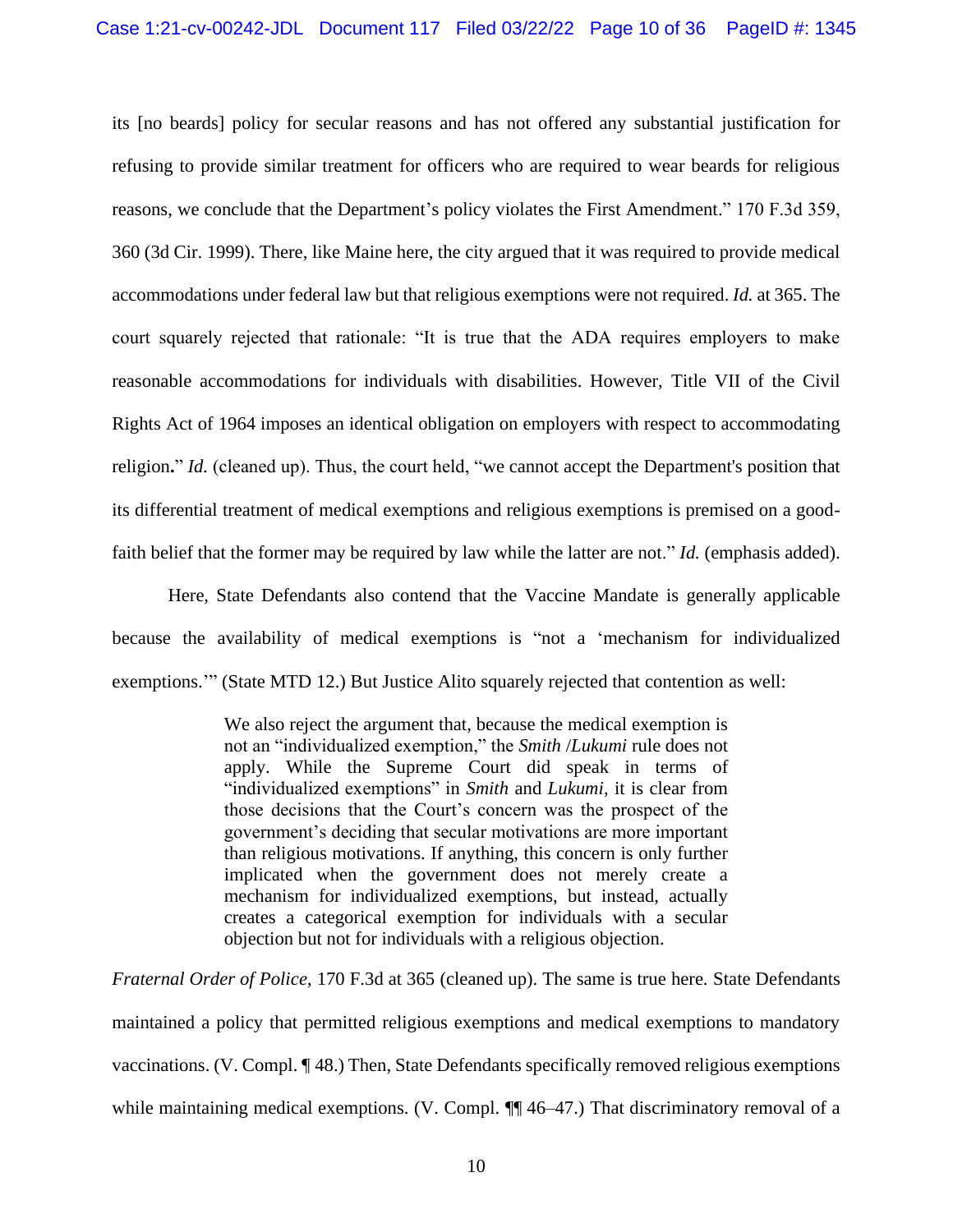religious exemption while maintaining a medical exemption violates the First Amendment. *See id.* at 365 ("Therefore, we conclude that the Department's decision to provide medical exemptions while refusing religious exemptions is sufficiently suggestive of discriminatory intent so as to trigger heightened scrutiny under *Smith* and *Lukumi.*").

State Defendants further claim that secular, medical reasons for declining vaccination are important enough to overcome its ostensible interest in universal vaccination but that religious reasons for declining are not. But such a value judgment does not legitimize a discriminatory policy:

> [T]he medical exemption raises concern because it indicates that the Department has made a value judgment that secular (i.e., medical) motivations for wearing a beard are important enough to overcome its general interest in uniformity but that religious motivations are not. As discussed above, when the government makes a value judgment in favor of secular motivations, but not religious motivations, the government's actions must survive heightened scrutiny.

*Id.* at 366. Thus, the 'policy cannot survive any degree of heightened scrutiny and thus cannot be sustained." *Id.* at 367.

Justice Alito's opinion for the court in *Fraternal Order of Police* hardly represents a novel proposition. As the Sixth Circuit explained, "a double standard is not a neutral standard." *Ward v. Polite*, 667 F.3d 727, 740 (6th Cir. 2012). And as many courts have recognized, allowing medical exemptions while prohibiting religious exemptions is unconstitutional. *See, e.g.*, *Litzman v. N.Y. City Police Dep't*, No. 12 Civ. 4681(HB), 2013 WL 6049066, at \*3 (S.D.N.Y. Nov. 15, 2013) (holding that a policy that permits medical exemptions but not religious exemptions is neither neutral nor generally applicable and must be subject to strict scrutiny); *Singh v. McHugh*, 185 F. Supp. 3d 201, 225 (D.D.C. 2016) ("In sum, it is difficult to see how accommodating plaintiff's religious exercise would do greater damage to the Army's compelling interests in uniformity,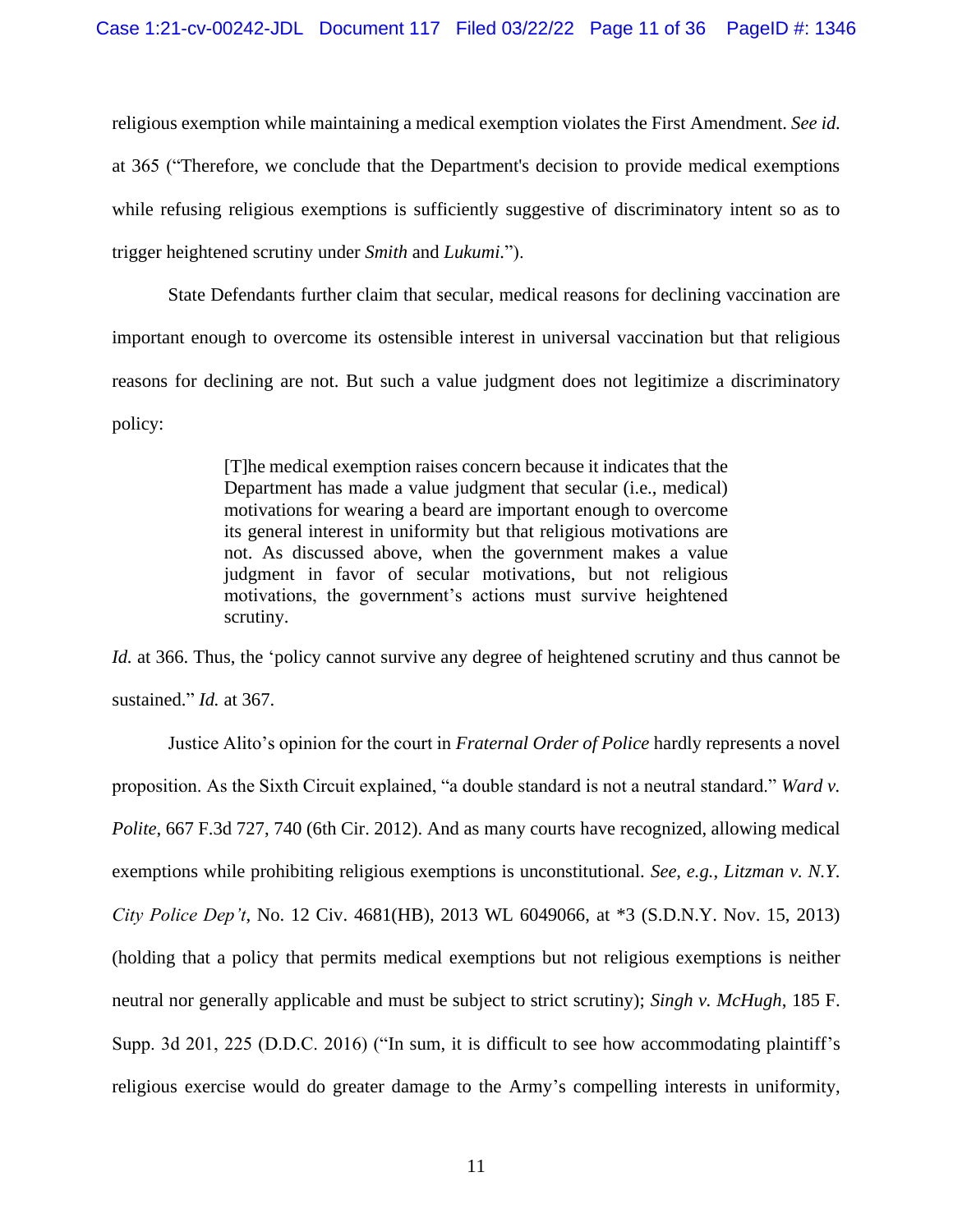discipline, credibility, unit cohesion, and training than the tens of thousands of medical shaving profiles the Army has already granted."); *Cunningham v. City of Shreveport*, 407 F. Supp. 3d 595, 607 (W.D. La. 2019) (allowing medical exemptions while precluding religious exemptions removes law from neutrality and general applicability). State Defendants' discriminatory retention of medical exemptions while excluding religious exemptions must be subjected to, and cannot withstand, strict scrutiny. Put simply, "restrictions inexplicably applied to one group and exempted from another do little to further [the government's] goals and do much to burden religious freedom." *Maryville Baptist Church, Inc. v. Beshear*, 957 F.3d 610, 615 (6th Cir. 2020). Plaintiffs' complaint contains sufficient allegations to demonstrate that the Vaccine Mandate is not generally applicable.

#### **Plaintiffs Have Sufficiently Pleaded That the Vaccine Mandate Is Subject to B. and Cannot Withstand Strict Scrutiny.**

Because Plaintiffs have adequately alleged that the Vaccine Mandate is neither neutral nor generally applicable, it is subject to strict scrutiny. *Fulton*, 141 S. Ct. at 1876–77. This is "the most demanding test known to constitutional law," *City of Boerne v. Flores*, 521 US. 507, 534 (1997), which is rarely passed. *See Burson v. Freeman*, 504 U.S. 191, 200 (1992). Indeed, "[t]hat standard is not watered down; it really means what it says," *Tandon*, 141 S. Ct. at 1298. Plaintiffs have adequately alleged that this is not the rare case surviving strict scrutiny.

## **1. Plaintiffs have sufficiently pleaded that the Vaccine Mandate is not supported by a compelling interest.**

State Defendants contend that stemming the spread of COVID-19 is a compelling interest, and thus thee Vaccine Mandate satisfies even strict scrutiny. (State MTD 16–17.) But where, as here, First Amendment rights are at issue, "the government must shoulder a correspondingly heavier burden and is entitled to considerably less deference in its assessment that a predicted harm justifies a particular impingement on First Amendment rights." *Janus v. Am. Fed'n of State, Cnty.*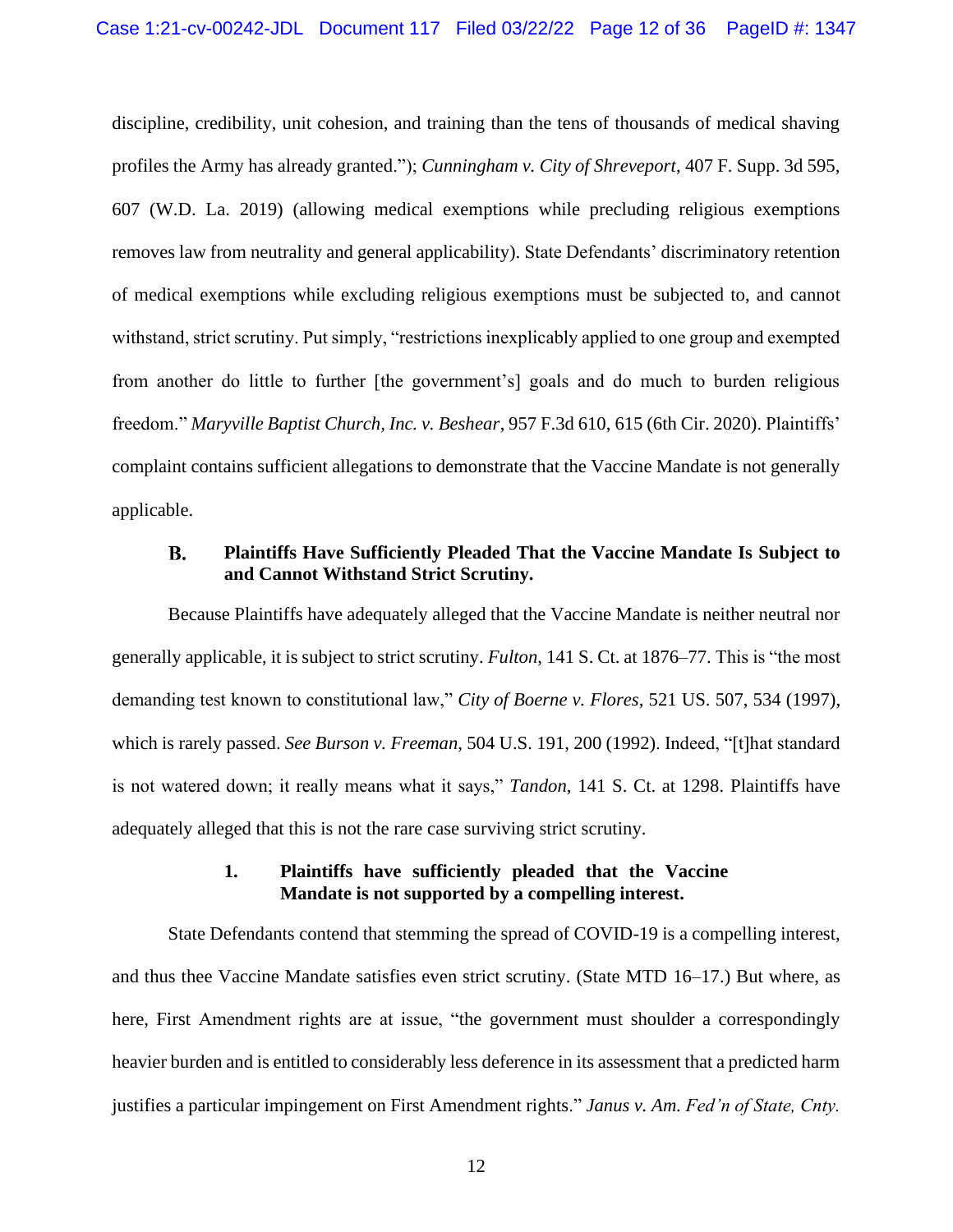*& Mun. Emps., Council 31*, 138 S. Ct. 2448, 2472 (2018). Here, Plaintiffs have adequately alleged that the Vaccine Mandate and its exclusion of religious exemptions implicate Plaintiffs' First Amendment rights. (V. Compl.  $\P$  122–139). State Defendants, therefore, "must do more than simply posit the existence of the disease sought to be cured. It must demonstrate that the recited harms are real, not merely conjectural." *Turner Broad. Sys., Inc. v. FCC*, 512 U.S. 622, 664 (1994); *see also Edenfield v. Fane*, 507 U.S. 761, 770 (1993). This is so because "[d]eference to [the government] cannot limit judicial inquiry when First Amendment rights are at stake." *Landmark Commc'ns, Inc. v. Maine*, 435 U.S. 829, 843 (1978).

To be sure, efforts to contain the spread of a deadly disease are "compelling interests of the highest order." *On Fire Christian Ctr., Inc. v. Fischer*, 453 F. Supp. 3d 901, 910 (W.D. Ky. 2020). But, as Justice Gorsuch recognized, "this interest cannot qualify as such forever." *Does*  103, 142 S. Ct. at 21 (Gorsuch, J., dissenting). State Defendants' permitting unvaccinated employees with medical exemptions to continue in their same healthcare positions while claiming unvaccinated employees with religious exemptions would put the entire healthcare system at risk undermines any claim that State Defendants' interest is compelling. If *any* unvaccinated employees pose a risk to Maine's healthcare system *because they are unvaccinated*, then *all* unvaccinated employees pose the same risk. Put simply, the Vaccine Mandate "cannot be regarded as protecting an interest of the highest order . . . when it leaves appreciable damage to that supposedly vital interest unprohibited." *Republican Party of Minn. v. White*, 536 U.S. 765, 780 (2002) (cleaned up). As Plaintiffs' complaint plainly alleges (V. Compl. ¶¶ 46–49, 84, 90, 93, 97, 99, 100), State Defendants permit exceptions to the Vaccine Mandate, and the Supreme Court has recognized that such exceptions "can raise doubts about whether the government is in fact pursuing the interest it invokes, rather than disfavoring a particular speaker." *Williams-Yulee v. Florida Bar*, 575 U.S.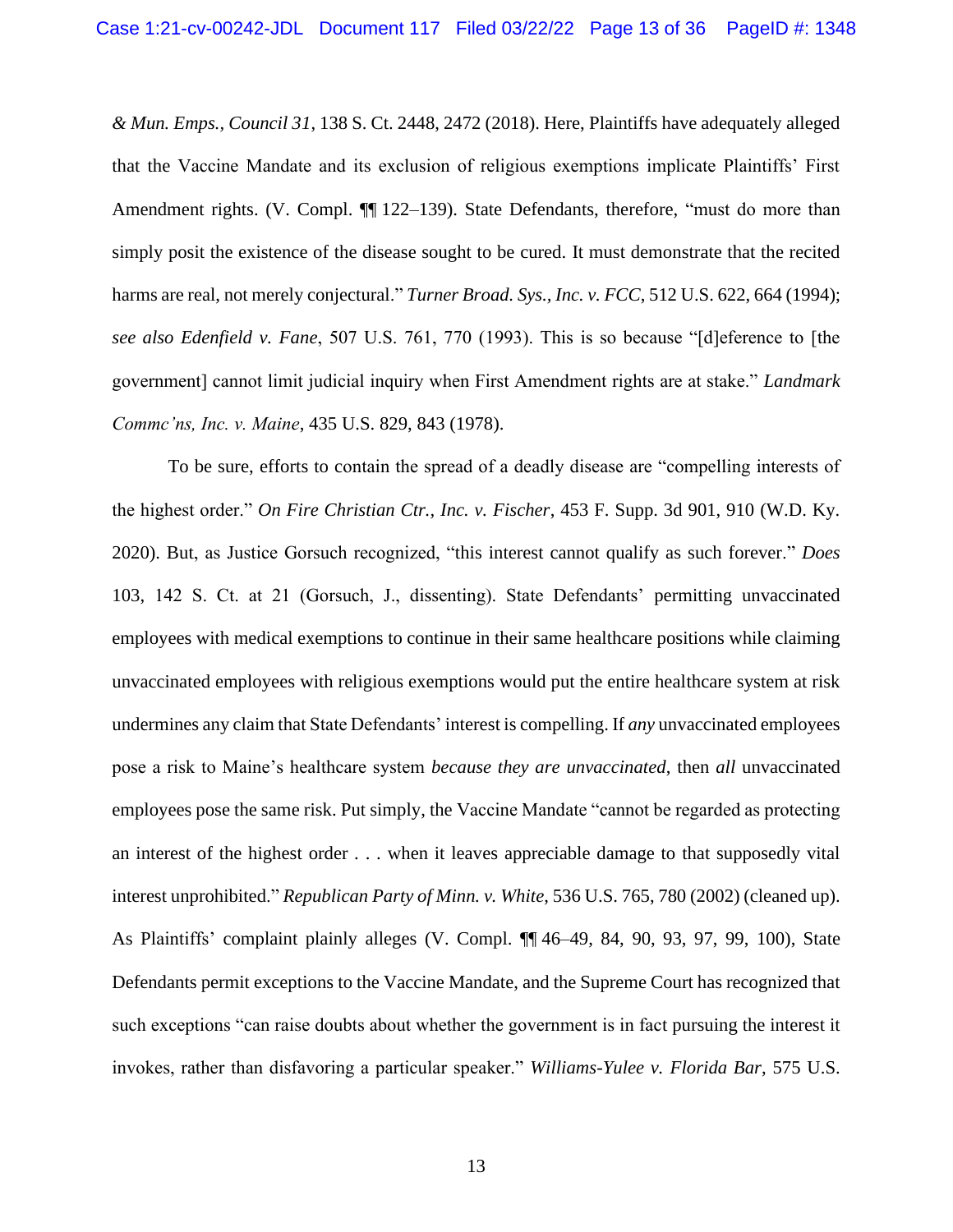433, 448 (2015) (cleaned up). Indeed, "[w]here a regulation already provides an exception from the law for a particular group, the government will have a higher burden in showing that the law . . . furthers a compelling interest." *McAllen Grave Brethren Church v. Salazar*, 764 F.3d 465, 472 (5th Cir. 2014). Plaintiffs' complaint sufficiently alleges that the Vaccine Mandate is not supported by a compelling interest.

Put simply, State Defendants are required to show a compelling interest in precluding specific religious objectors from requesting and receiving accommodations for their sincerely held religious beliefs, not whether they have an overly broad interest in compulsory vaccination in general. "The question, then, is not whether [Maine] has a compelling interest in enforcing its [vaccination] policies generally, but whether it has such an interest in denying an exception to [Plaintiffs]." *Fulton*, 141 S. Ct. at 1881; *see also U.S. Navy Seals 1-26 v. Biden*, No. 22-10077, 2022 WL 594375, at \*11 (5th Cir. Feb. 28, 2022) (same). Plaintiffs have adequately alleged that State Defendants fail that test. (V. Compl. ¶ 137; *see also* ¶¶ 75–81 (noting other less restrictive alternatives and accommodations that Plaintiffs are perfectly willing to accept and were abiding by for nearly two years prior to the institution of the Vaccine Mandate).)

And, as here, State Defendants' "compelling interest is further undermined by other salient facts. It has granted temporary medical exemptions . . . yet no reason is given for differentiating those [workers] from Plaintiffs." *Navy Seals 1-26*, 2022 WL 594375, at \*12. Such disparate treatment "renders the vaccine requirements underinclusive," *id.* (cleaned up), and "underinclusiveness is often a telltale sign that the government's interest in enacting a libertyrestraining pronouncement is not in fact compelling." *Id.* (cleaned up). Plaintiffs' have adequately pleaded that the Vaccine Mandate is not supported by a compelling interest because its differential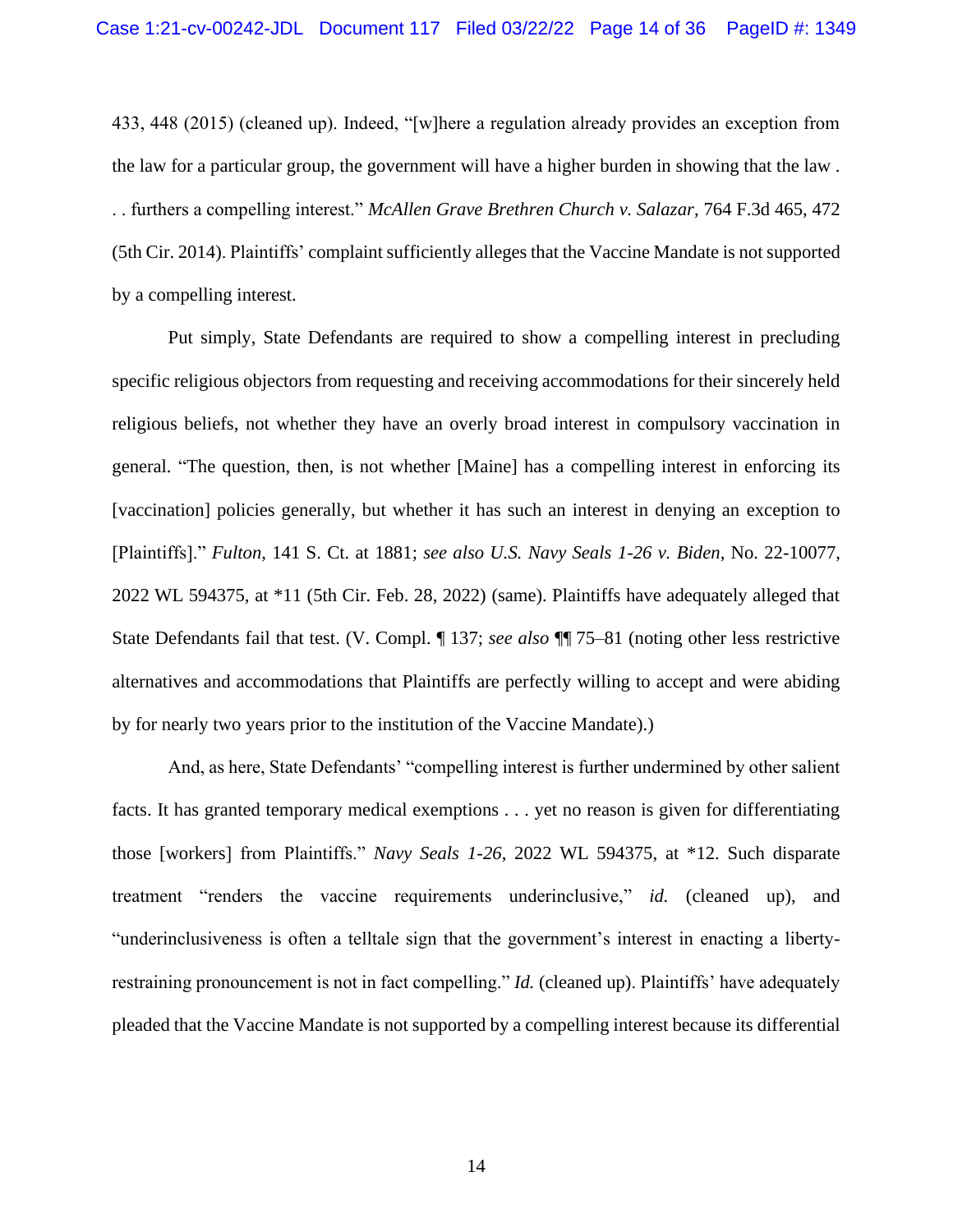treatment of medical exemptions undermines State Defendants' purported interest. (V. Compl.

¶¶ 46–49, 84, 90, 93, 97, 99, 100.)

## **2. Plaintiffs have sufficiently pleaded that the Vaccine Mandate is not the least restrictive means.**

State Defendants baldly assert that there are no less restrictive alternatives to compulsory

vaccination for every healthcare worker in Maine, regardless of religious convictions. (State MTD

17–18.) This assertion is belied by the alternatives that are available to State Defendants. As the

Supreme Court said in *Tandon*,

narrow tailoring requires the government to show that measures less restrictive of the First Amendment activity could not address its interest in reducing the spread of COVID. Where the government permits other activities to proceed with precautions, it must show that the religious exercise at issue is more dangerous than those activities even when the same precautions are applied. Otherwise, precautions that suffice for other activities suffice for religious exercise too.

141 S. Ct. at 1296–97.

"It seems that nearly every other State has found that it can satisfy its COVID-19 public

health goals without coercing religious objectors to accept a vaccine." *Dr. A.*, 142 S. Ct. at 557

(Gorsuch, J., dissenting). State Defendants' mere assertions that Maine "almost uniquely" must

coerce vaccination "alone is sufficient to show that New York's law is not narrowly tailored." *Id.*

But more specifically,

Maine has not shown that its rule represents the least restrictive means available to achieve it[s interest]. The State says that, to meet its [goals], 90% of employees at covered health facilities must be vaccinated. The State doesn't offer evidence explaining the selection of its 90% figure. But even taking it as given, Maine does not explain how denying exemptions to religious objectors is essential to its achieving that threshold statewide, let alone in the [Plaintiffs'] actual workplaces. Had the State consulted its own website recently, it would have discovered that, as of last month, hospitals were already reporting a vaccination rate of more than 91%, ambulatory surgical centers 92%, and all other entities roughly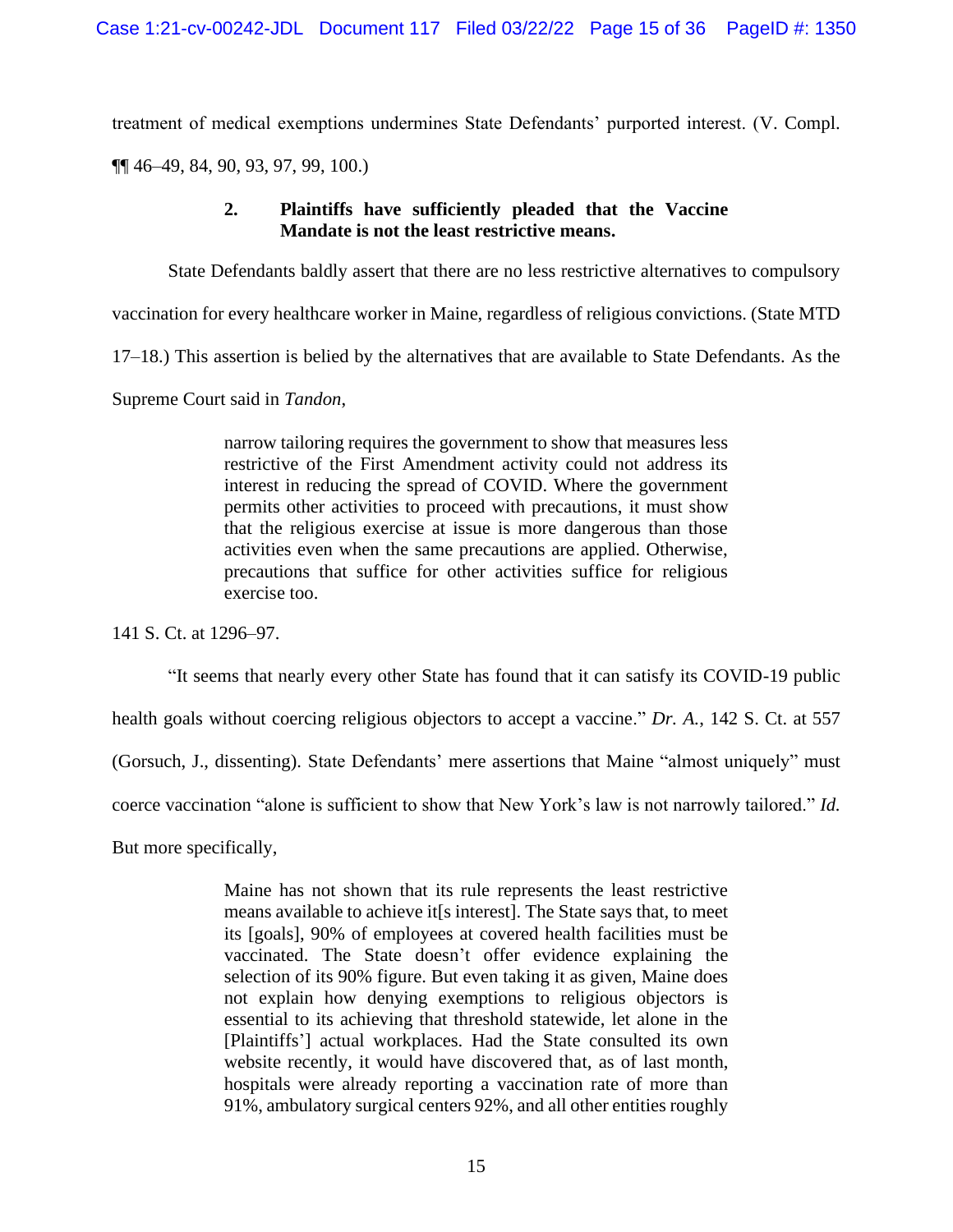85% or greater. Current numbers may be even higher. What's more, healthcare providers that employ four of the nine [Plaintiffs] in this case already told the media more than a week ago that they have reached 95% and 94% vaccination rates among their employees. Many other States have made do with a religious exemption in comparable vaccine mandates. Maine's decision to deny a religious exemption in these circumstances doesn't just fail the least restrictive means test, it borders on the irrational.

*Does 1-3*, 142 S. Ct. at 21–22 (Gorsuch, J., dissenting) (cleaned up).

Plaintiffs have adequately alleged all of this, have alleged that other less restrictive alternatives are available to State Defendants, and that the current "take the jab, or take a hike" policy is not the least restrictive means. (V. Compl. ¶ 137.; *see also* ¶¶ 75–81 (noting other less restrictive alternatives and accommodations that Plaintiffs are perfectly willing to accept and were abiding by for nearly two years prior to the institution of the Vaccine Mandate). "[D]efendants cannot rely on 'magic words'" to discharge their burden under strict scrutiny. *Navy Seal 1 v. Austin*, No. 8:21-cv-2429-SDM-TGW, 2022 WL 534459, at \*18 (M.D. Fla. Feb. 18, 2022). Plaintiffs' well-pleaded allegations demonstrate that other, less-restrictive alternatives are available. Thus, Defendants have not and cannot "articulate why [Plaintiffs'] sincerely held religious practice must yield to the requirement to accept COVID-19 vaccination." *Id.*

#### IV. **PLAINTIFFS HAVE SUFFICIENTLY PLEADED A VIOLATION OF THE EQUAL PROTECTION CLAUSE.**

The Equal Protection Clause of the Fourteenth Amendment makes it unconstitutional for any state to "deny to any person within its jurisdiction the equal protection of the laws." U.S. Const. amend. XIV  $\S$  1. "[T]he concept of equal protection has been traditionally viewed as requiring the uniform treatment of persons standing in the same relation to the governmental action questioned or challenged." *Reynolds v. Sims*, 377 U.S. 533, 565 (1964). The Equal Protection Clause "is essentially a direction that all persons similarly situated should be treated alike." *City of Cleburne, Tex. v. Cleburne Living Ctr.*, 473 U.S. 432, 439 (1985). To plausibly plead a violation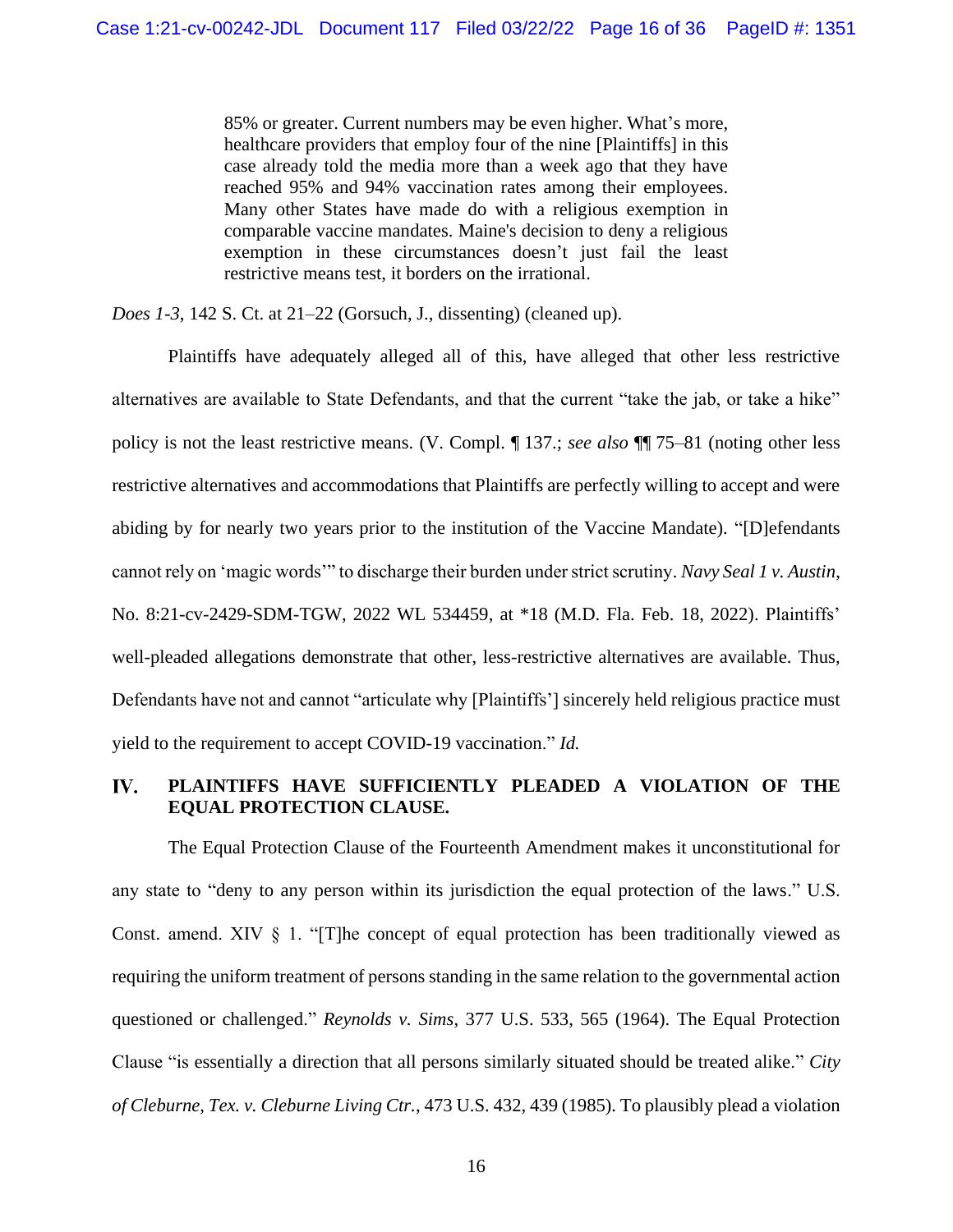of the Equal Protection Clause of the Fourteenth Amendment, Plaintiffs need only allege two elements: "(1) whether the [plaintiff] was treated differently than others similarly situated, and (2) whether such a difference was based on an impermissible consideration, such as [religion]." *Macone v. Town of Wakefield*, 277 F.3d 1, 10 (1st Cir. 2002); *Rubinovitz v. Rogato*, 60 F.3d 906, 909–910 (1st Cir. 1995). Plaintiffs' complaint alleges the requisite elements, and therefore states a claim upon which relief may be granted.

### **Plaintiffs Have Sufficiently Pleaded That the Vaccine Mandate Treats**   $\mathbf{A}$ . **Similarly Situated Individuals Differently, Based on Religion, in Violation of Equal Protection.**

To demonstrate that Plaintiffs were treated differently than other similarly situated individuals, their complaint's task "was to identify and relate specific instances where persons situated similarly 'in all relevant aspects' were treated differently." *Dartmouth Rev. v. Dartmouth Coll.*, 889 F.2d 13, 19 (1st Cir. 1989), *overruled on other grounds by Educadores Puertorriquenos en Accion v. Hernandez*, 367 F.3d 61 (1st Cir. 2004). Specifically,

> The test is whether a prudent person, looking objectively at the incidents, would think them roughly equivalent and the protagonists similarly situated the relevant aspects are those factual elements which determine whether reasoned analogy supports, or demands a like result. Exact correlation is neither likely nor necessary, but the cases must be fair congeners. In other words, apples should be compared to apples.

*Bruns v. Mayhew*, 931 F. Supp. 2d 260, 267 (D. Me. 2013) (cleaned up) (quoting *Dartmouth Rev.*,

889 F.2d at 19)).

Here, Plaintiffs have alleged that the Vaccine Mandate purports to apply to all healthcare workers at designated facilities in Maine. (V. Compl. ¶¶ 41-43.) Yet, at the same time, the Vaccine Mandate provides allowance for exemption of some, but not all, such healthcare workers. (V. Compl. ¶¶ 46–49, 84, 90, 93, 97, 99, 100.) Specifically, Maine permits healthcare workers with nonreligious, medical objections to COVID-19 vaccination to be granted accommodation and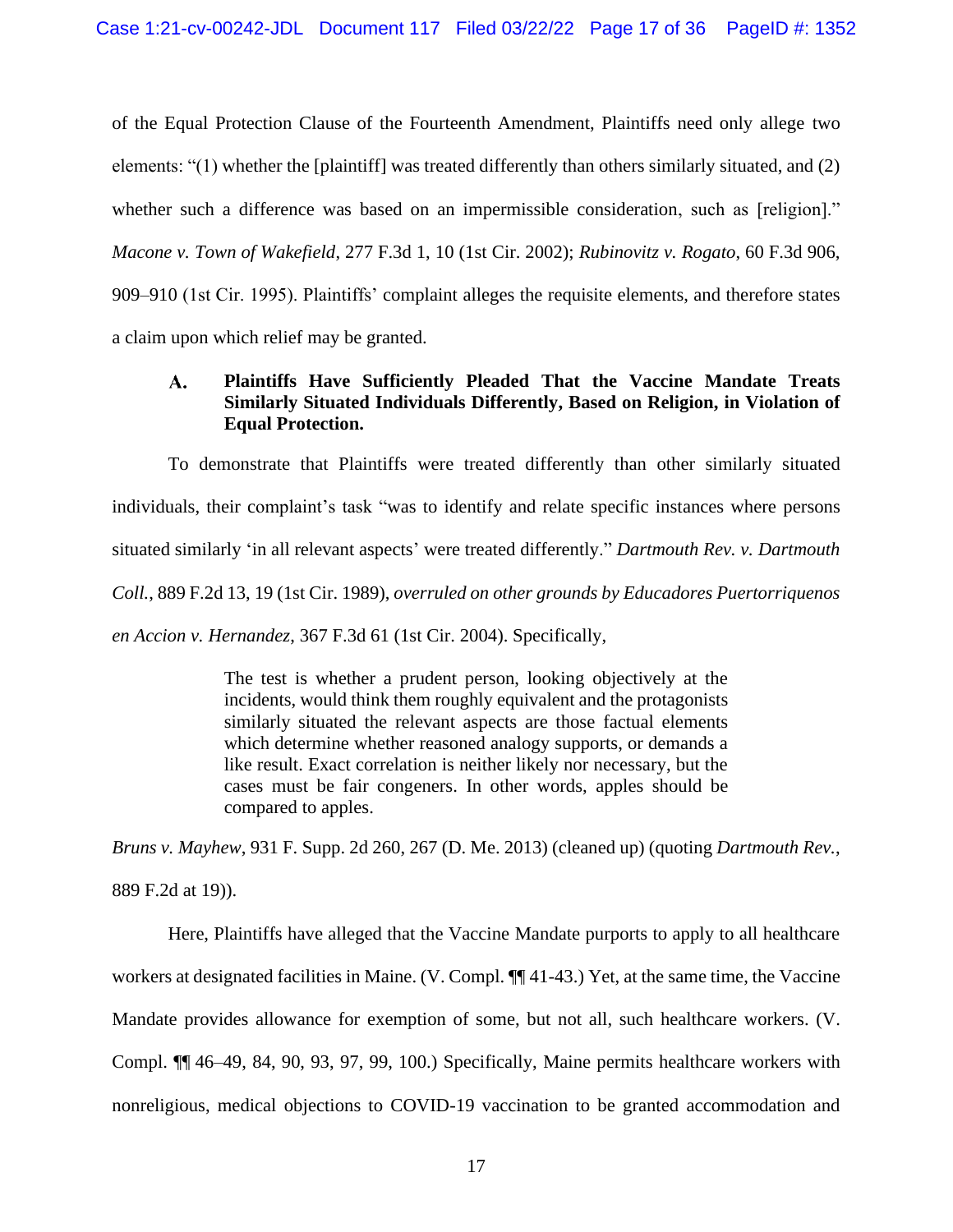continue working. (*Id*.) Maine does not, however, allow healthcare workers with religious objections to COVID-19 vaccination to be granted accommodation on the same basis as those nonreligious, medical objections. (*Id.*) "Slice it how you will, medical exemptions and religious exemptions are on comparable footing when it comes to the State's asserted interests." *Does 1-3 v. Mills*, 142 S. Ct. 17, 20 (2021) (Gorsuch, J., dissenting). Thus, Plaintiffs' Complaint has plainly alleged that healthcare workers with religious objections to the Vaccine Mandate are not treated equally to the similarly situated healthcare workers with nonreligious, medical objections. Unvaccinated healthcare workers are identically situated to other unvaccinated healthcare workers in the same facility, yet State Defendants' treat religious objectors to vaccination dissimilarly to nonreligious objectors. Plaintiffs' complaint plausibly alleges that the Vaccine Mandate treats similarly situated individuals differently.

### **B. Plaintiffs Have Sufficiently Pleaded That the Removal of Previous Protections for Religious Beliefs Represents Animus in Violation of the Fourteenth Amendment Under** *Romer***.**

The Governor's Vaccine Mandate and the MCDC's removal of religious exemptions for healthcare workers in Maine, on their face and as applied, are each a "status-based enactment divorced from any factual context" and "a classification of persons undertaken for its own sake," which "the Equal Protection Clause does not permit." *Romer v. Evans*, 517 U.S. 620, 635 (1996). The Governor's COVID-19 Vaccine Mandate, on its face and as applied, "identifies persons by a single trait [religious beliefs] and then denies them protections across the board." *Id.* at 633. Under such a scenario, *Romer* demands a finding that the removal of protections that previously existed represents per se animus in violation of the Fourteenth Amendment. *See also Trump v. Hawaii*, 138 S. Ct. 2392, 2421 (2018) (noting that denying one group of individuals protections of the law they previously enjoyed is "'inexplicable by anything but animus'"); *id.* at 2423 (Kennedy, J., concurring) (noting that "animosity to a religion" can be "subject to judicial review to determine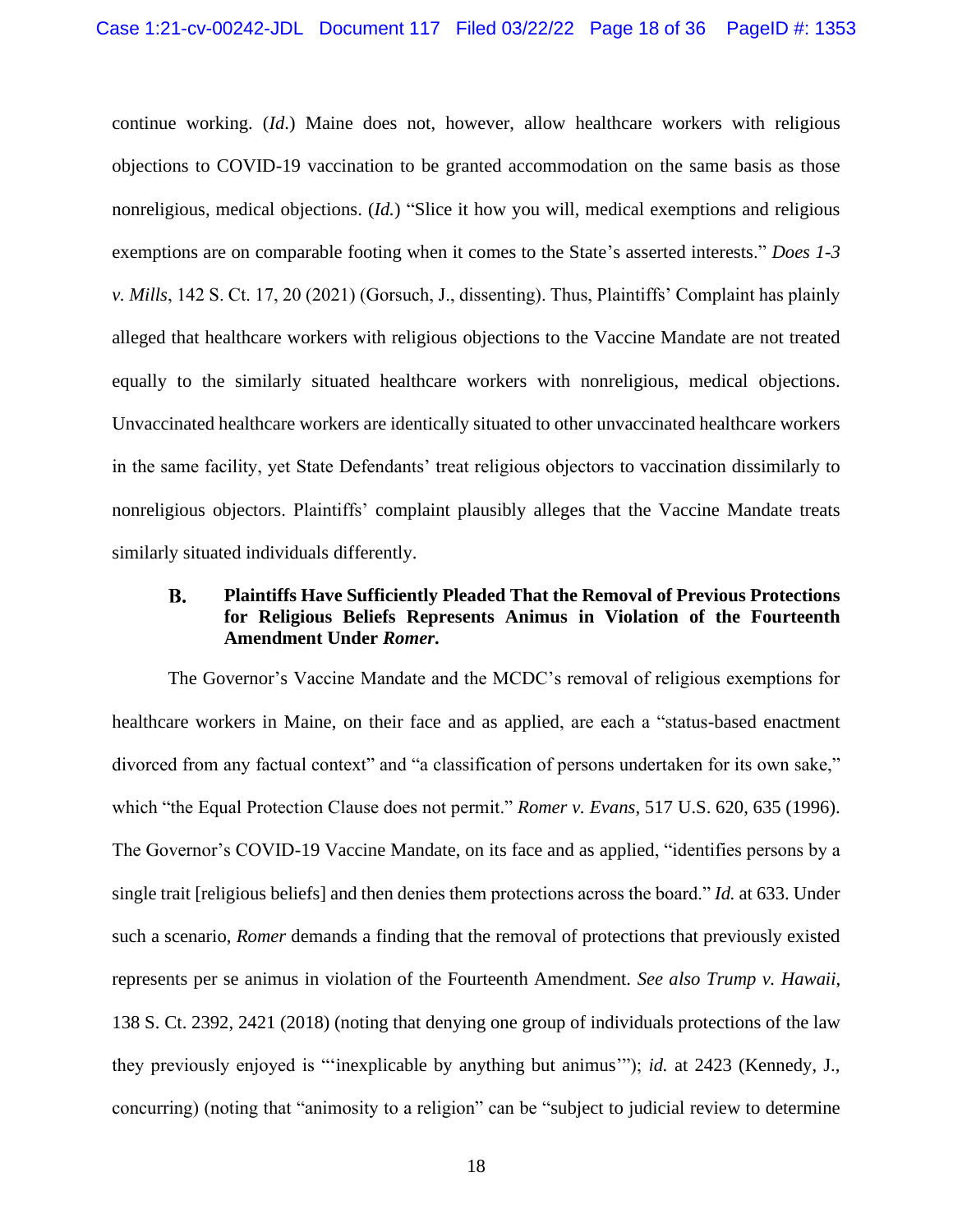whether or not it is 'inexplicable by anything but animus'"). State Defendants' removal of access to religious exemptions from immunizations while retaining nonreligious exemptions results in a "disqualification of a class of persons from the right to seek specific protection [for their religious beliefs]." *Romer*, 517 U.S. at 633. Indeed, "[a] law declaring that in general it shall be more difficult for one group of citizens than for all others to seek [an exemption from the COVID-19 Vaccine Mandate] is itself a denial of equal protection of the laws in the most literal sense." *Id.* Plaintiffs have sufficiently pleaded that there is no rational basis or sufficient justification for permitting one group of identically situated healthcare workers to continue to have access to an exemption while prohibiting those with religious beliefs from seeking and obtaining the same exemption.

#### **State Defendants Mistakenly Place All Their Defense Against Plaintiffs' Equal**   $C_{\bullet}$ **Protection Claim on a Purported Insufficiency of the Free Exercise Claim.**

State Defendants claim that Plaintiffs' equal protection claims fail because their Free Exercise claims purportedly fail. (State MTD 19.) State Defendants thus hang their entire equal protection defense on the notion that the discriminatory removal of religious protections for healthcare workers survives First Amendment scrutiny. (*Id.*). For the reasons stated *supra*, however, Defendants' defenses to Plaintiffs' Free Exercise claims have no merit, and thus they cannot provide a basis for dismissal of Plaintiffs' equal protection claims.

Indeed, the failure of Plaintiffs' Free Exercise claims would not be enough to in any event. The First Circuit specifically said that "[i]t bears clarifying that we do not read this statement to be a blanket rule that where a Free Exercise Claim fails, all equal protection claims based on the same facts must also fail." *Wirzburger v. Glvin*, 412 F.3d 271, 282 n. 5 (1st Cir. 2005). State Defendants' disparate treatment of similarly situated healthcare workers must be evaluated on its

19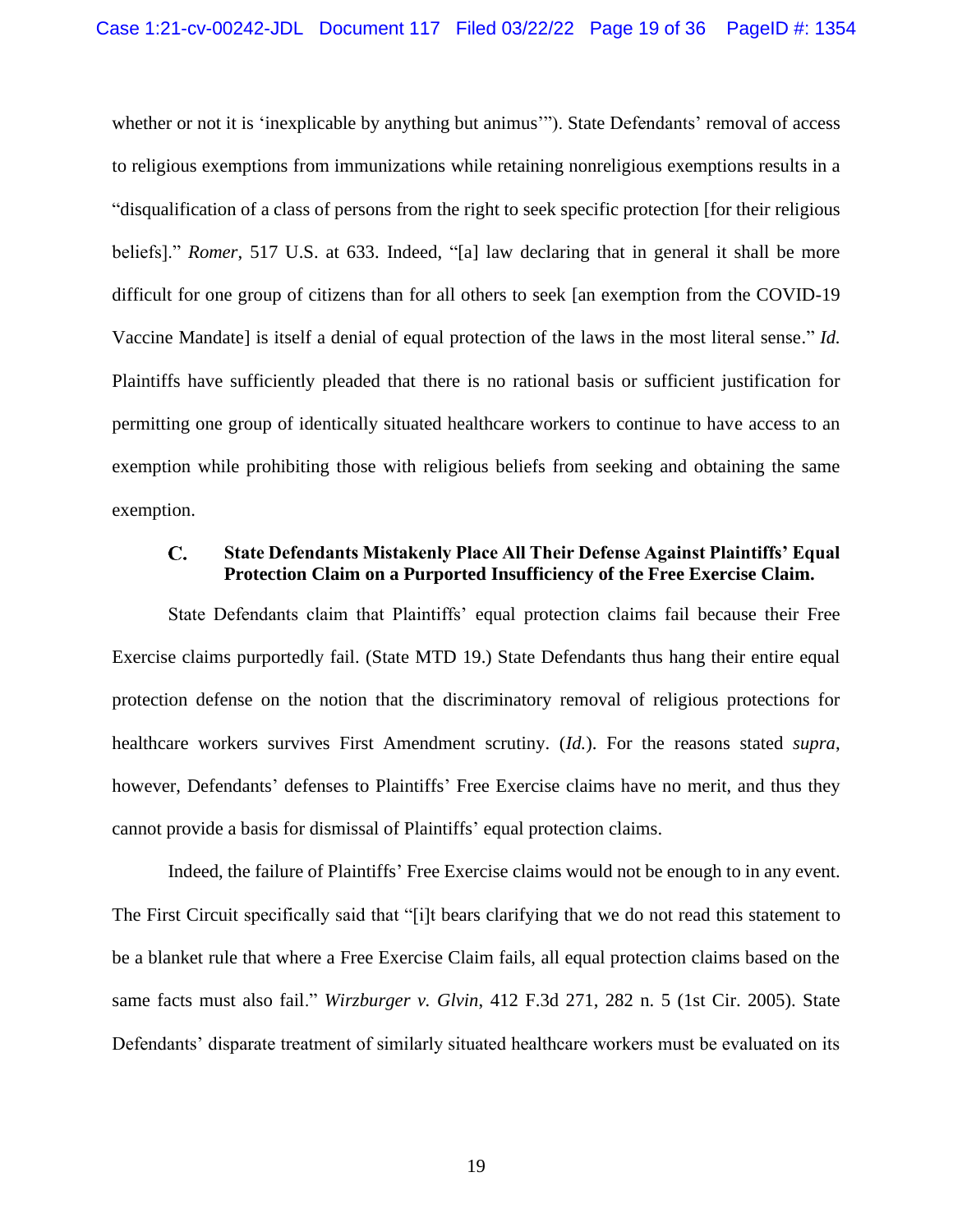own under the Equal Protection Clause because Plaintiffs' claims "have independent force and must be evaluated accordingly." *Id.* As the Supreme Court has held,

> our analysis of the classification proceeds on the basis that, although an individual's right to equal protection of the laws 'does not deny . . . the power to treat different classes of persons in different ways . . . (it denies) the power to legislate that different treatment be accorded to persons placed by a statute into different classes on the basis of criteria wholly unrelated to the objective of that statute. A classification "must be reasonable, not arbitrary, and must rest upon some ground of difference having a fair and substantial relation to the object of the legislation, so that all persons similarly circumstanced shall be treated alike."

*Johnson v. Robison*, 415 U.S. 361, 374 (1974) (quoting *Royster Guano Co. v. Virginia*, 253 U.S. 412, 415 (1920)). Plaintiffs have plainly alleged that the classification differential between religious exemptions and nonreligious medical exemptions is arbitrary and bears no relation to the risk purportedly protected by the Vaccine Mandate. (V. Compl. ¶¶ 46–49, 84, 90, 93, 97, 99, 100; *see also* V. Compl. ¶¶ 155, 158, 160.)

Additionally, as discussed *supra*, State Defendants' inexplicable removal of religious exemptions while maintaining other exemptions bearing the same risk is not explainable by anything other than impermissible animus under *Romer*. And, such an impermissible denial of equal treatment fails rational basis, even if that is the appropriate standard, which it is not. *Smothers v. Benitez*, 806 F. Supp. 299, 304 (D.P.R. 1992) (noting that strict scrutiny is "triggered when suspect classifications such as race, religion, and national origin are involved").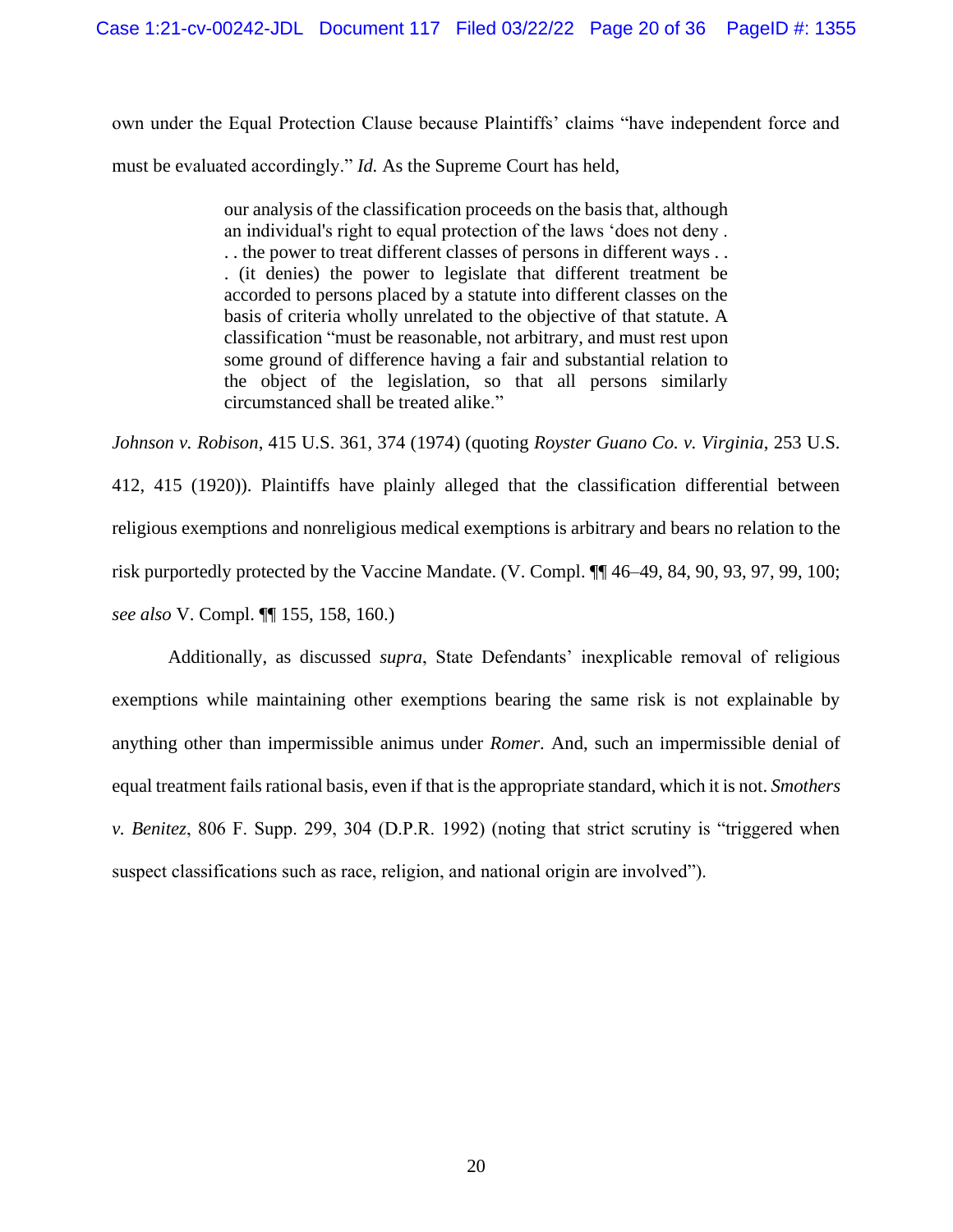### $V_{\bullet}$ **PLAINTIFFS' TITLE VII CLAIMS AGAINST PROVIDER DEFENDANTS ARE RIPE FOR ADJUDICATION BECAUSE PLAINTIFFS HAVE EXHAUSTED ADMINISTRATIVE REMEDIES AND OBTAINED NOTICES OF RIGHT TO SUE FROM THE EEOC.**

### A. **Plaintiffs Were Permitted to Bring Their Claims Seeking Emergency Relief Prior to Exhausting Administrative Remedies, and their Title VII Claims Ripen as Soon as the Administrative Process Is Exhausted.**

Provider Defendants also contend that the action should be dismissed because Plaintiffs allegedly failed to satisfy Title VII's exhaustion requirement prior to filing suit. (NL MTD 15.) As the First Circuit has oft recognized, "'the exhaustion requirement is not a jurisdictional prerequisite' to filing a Title VII claim in federal court." *Verz v. McHugh*, 622 F.3d 17, 30 (1st Cir. 2010) (quoting *Frederique-Alexandre v. Dep't of Nat'l & Envtl. Res.*, 478 F.3d 433, 440 (1st Cir. 2007)). *See also Jorge v. Rumsfeld*, 404 F.3d 556, 565 (1st Cir. 2005) ("To be sure, an employee's failure to follow the administrative route to its due completion does not automatically doom a Title VII claim. The charge-filing requirement is mandatory but not jurisdictional."). And, because the requirement to obtain a right to sue letter is not jurisdictional, there is no basis to dismiss a claim where—as here—Defendants admit that Plaintiffs have obtained right to sue letters prior to the issue being addressed. (*See, e.g.*, NL MTD 15 n.18.) In fact, numerous courts have held that a Title VII plaintiff who obtains a right to sue letter shortly after the filing of the complaint should not suffer dismissal on that non-jurisdictional basis alone. *See, e.g.*, *Portis v. State of Ohio*, 141 F.3d 632, 634 (6th Cir. 1998) ("We see no reason to bar Portis's claim solely on the grounds of a nonjurisdictional requirement whose brief absence causes Ohio no prejudice in this case."); *Perkins v. Silverstein*, 939 F.2d 463, 471 (7th Cir. 1991); *Williams v. Washington Metro. Area Transit Auth.*, 721 F.2d 1412, 1418 n.2 (D.C. Cir. 1983); *Fouche v. Jekyll Island-State Park Auth.*, 713 F.2d 1518, 1525 (11th Cir. 1983); *Clanton v. Orleans Parish Sch. Bd.*, 649 F.2d 1084, 1095 n.13 (5th Cir. 1981); *Henderson v. Eastern Freight Ways, Inc.*, 460 F.2d 258, 260 (4th Cir. 1972)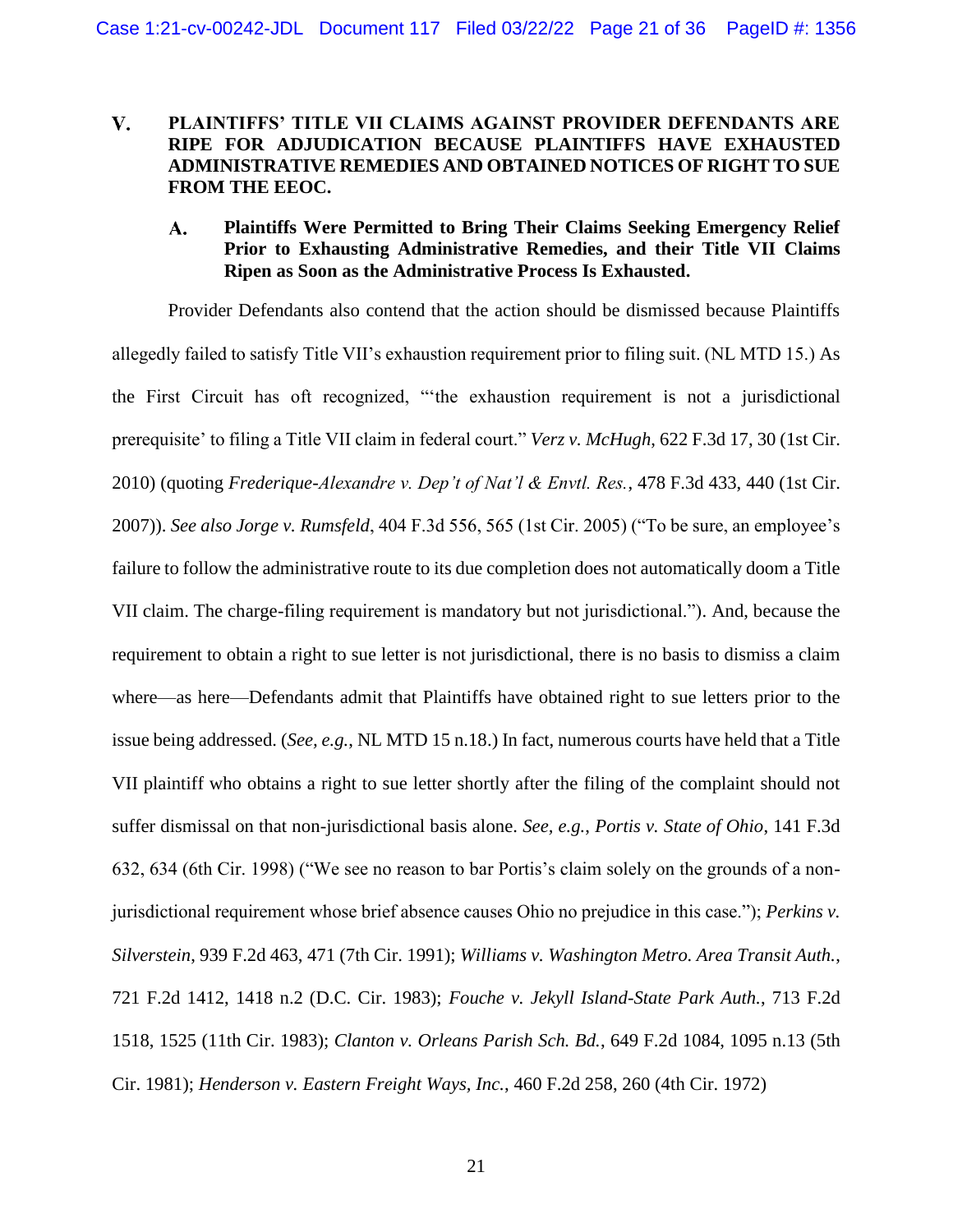As the Fifth Circuit has recognized,

A Title VII action filed prior to the receipt of statutory notice of the right to sue does not preclude the EEOC from performing its administrative functions, and it is unlikely that permitting the subsequent receipt of a right-to-sue letter to cure the filing defect will encourage plaintiffs to attempt to bypass the administrative process because premature suits are subject to a motion to dismiss at any time before notice of the right to sue is received.

*Pinkard v. Pullman-Standard*, 678 F.2d 1211, 1218 (5th Cir. 1982).

Moreover, this Court has, itself, recognized that a Plaintiff should not be barred from pursuing her Title VII claims is she obtains a right to sue letter shortly after the institution of the complaint. *See Tardif-Brann v. Kennebec Valley Cmty. Action Prog.*, No. Civ. 04-132-B-S, 2005 WL 1712421,  $*7$  (D. Me. July 21, 2005) ("recognizing a narrow equitable exception to the requirement that a plaintiff wait to file suit until after a right to sue letter is in his or her possession . . . when the right-to-sue letter is received by the plaintiff shortly after filing his or her case and before the defendant raises the statutory bar by way of dispositive motion, assuming that the defendant fails to demonstrate any prejudice").

Put simply, "a failure to obtain a right-to-sue letter [prior to filing suit] is curably at any point during the pendency of the action." *Angelino v. New York Times Co.*, 200 F.3d 73, 96 (3d Cir. 1999). *See also Williams v. Washington Metro. Area Transit Auth.*, 721 F.2d 1412, 1418 n.12 (D.C. Cir. 1983) ("Receipt of a right-to-sue notice during the pendency of the Title VII action cures the defect caused by the failure to receive a right-to-sue notice before filing a Title VII claim in federal court."). The reason for this is simple, a Title VII plaintiff has the right to resort to an Article III court's incidental equity jurisdiction to preserve the status quo while he seeks to satisfy the exhaustion requirement. *See, e.g.*, *Sheehan v. Purolator Courier Corp.*, 676 F.2d 877, 844 (2d Cir. 1981) ("if the court eventually will have jurisdiction of the substantive claim and an administrative tribunal has preliminary jurisdiction, the court has incidental equity jurisdiction to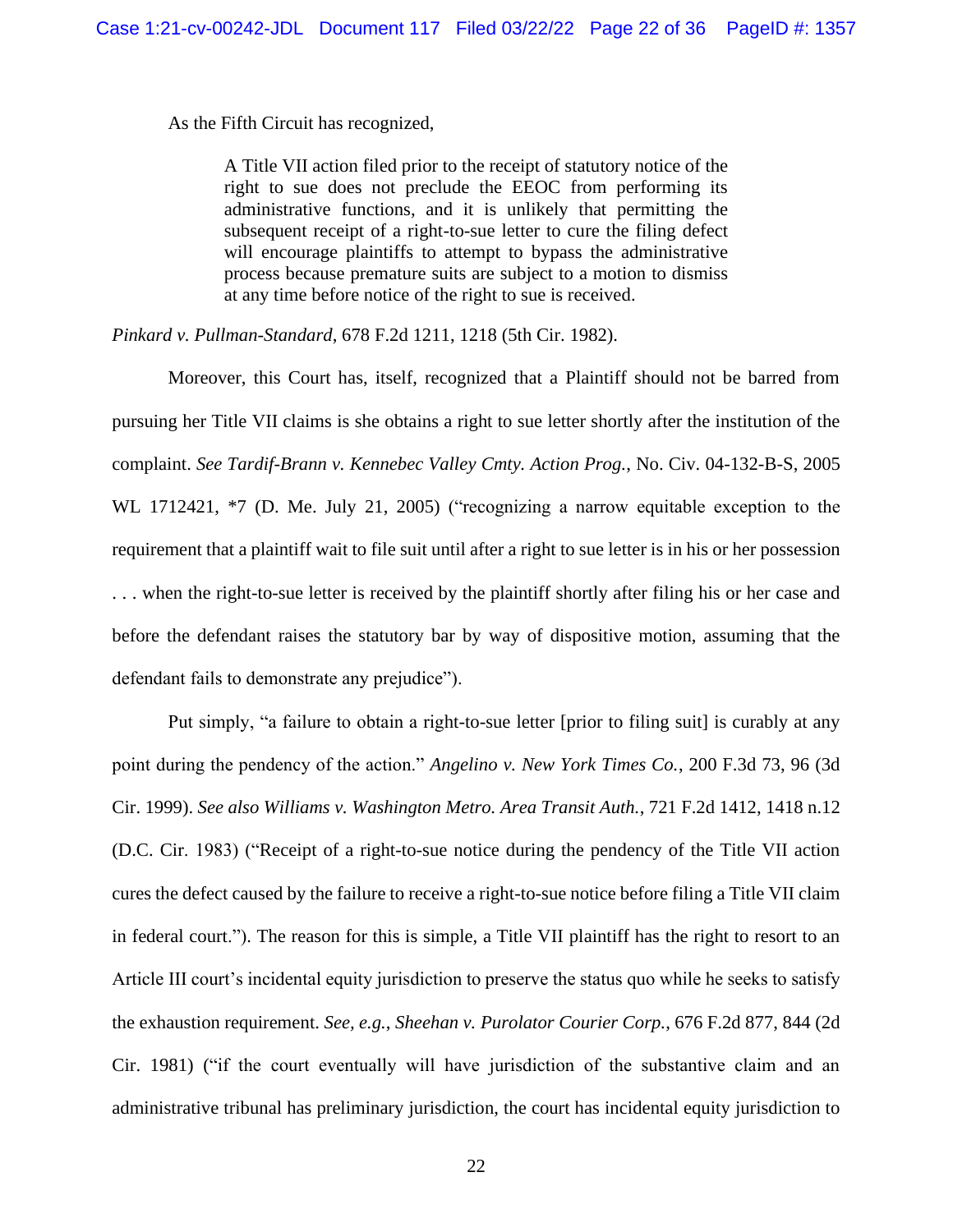grant temporary relief to preserve the status quo pending the ripening of the claim for judicial action on its merits.") This is precisely what Plaintiffs sought in the instant action, and Plaintiffs' Title VII claims have ripened already in the form of Right to Sue letters from the EEOC.

### $\mathbf{B}$ . **Even if Exhaustion Was Required Prior to Filing a Complaint Seeking Emergency Injunctive Relief, the Remedy Is the Filing of an Amended Complaint, Not Dismissal.**

Even if Provider Defendants' claim is correct that Plaintiffs must exhaust administrative remedies before bringing claims in federal court, a dubious assertion given the emergency nature of the requested relief in the instant matter, the remedy is a dismissal without prejudice and allowing a plaintiff to cure the exhaustion requirement and file an amended complaint. *See, e.g.*, *Lebron-Rios v. U.S. Marshall Serv.*, 341 F.3d 7, 13-15 (1st Cir. 2003). *See also Weber v. Cranston Sch. Comm.*, 212 F.3d 41 (1st Cir. 2000) (affirming dismissal for failure to exhaust administrative remedies but noting that it must be without prejudice as to the refiling of the complaint once exhaustion is cured); *Ninigret Dev. Corp. v. Narragansett Indian Wetuomuck Housing Auth.*, 207 F.3d 21, 31-35 (1st Cir. 2000) (vacating a dismissal with prejudice and remanding for dismissal "without prejudice to refiling after exhaustion"). And, this is particularly true where—as here— Plaintiffs "have stated viable claims for relief under Title VII." *Lebron-Rios*, 341 F.3d at 12. This precedent is all the more instructive where—as here—Plaintiffs have already exhausted their administrative remedies and received final notices of right to sue. (*See* Doc. # (notice of filing EEOC right to sue letters).)

#### **PLAINTIFFS HAVE SUFFICIENTLY PLEADED A VIOLATION OF TITLE VII**  VI. **BY THE PROVIDER DEFENDANTS.**

#### A. **Plaintiffs Have Sufficiently Pleaded a** *Prima Facie* **Case of Religious Discrimination.**

To state a claim under Title VII and a *prima facie* case of religious discrimination, Plaintiffs need only allege "(1) a bona finde religious practice conflicts with an employment requirement,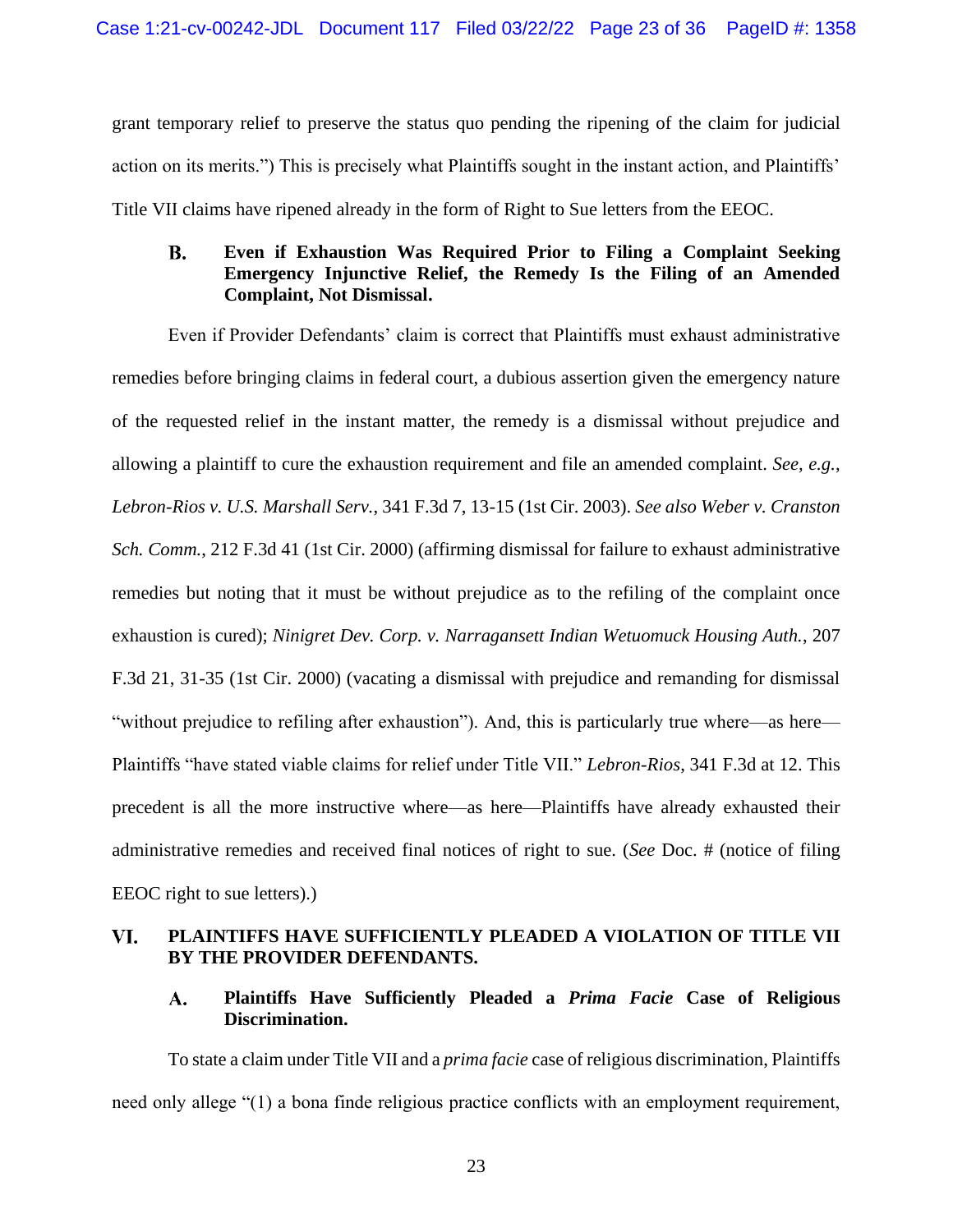(2) that he or she brought the practice to the employer's attention; and (3) that the religious practice was the basis for an adverse employment action." *Sanchez-Rodriguez v. AT&T Mobility Puerto Rico, inc.*, 673 F.3d 1, (1st Cir. 2012). Once Plaintiffs have satisfied the requisite pleading elements, "the employer must show that it offered a reasonable accommodation *or* that a reasonable accommodation would be an undue burden." *Id.* Plaintiffs have easily satisfied the pleading requirements for a Title VII violation and that Defendants have failed to demonstrate the requisite burden under Title VII. Provider Defendants' Motions should be denied.

## **1. Plaintiffs have sufficiently pleaded that they have bona fide religious objections that interfere with Provider Defendants' employment requirements.**

Plaintiffs have plainly alleged that they have sincerely held religious objections that preclude them from complying with the Provider Defendants' COVID-19 Vaccine Mandate. (V. Compl. ¶ 1 ("Plaintiffs . . . have sincerely held religious objections to the Governor's mandate that all healthcare workers in Maine must receive a COVID-19 vaccine by October 1, 2021"); *id.* ¶8 ("Plaintiffs are all healthcare workers in Maine who have sincerely held religious beliefs that preclude them from accepting any of the COVID-19 vaccines because of the vaccines' connections to aborted fetal cell lines and for other religious reasons that have been articulated to Defendants.); *id.*  $\P$ [10-18 (noting that Plaintiffs are healthcare workers in the State of Maine subject to State Defendants' COVID-19 Vaccine Mandate but who have sincerely held religious objections to accepting or receiving the COVID-19 vaccine); *id.* ¶¶50-74 (alleging the sincerely held religious beliefs of Plaintiffs that preclude them from complying with the State Defendants' mandate or the Provider Defendants' employment requirements to obtain a COVID-19 vaccine).)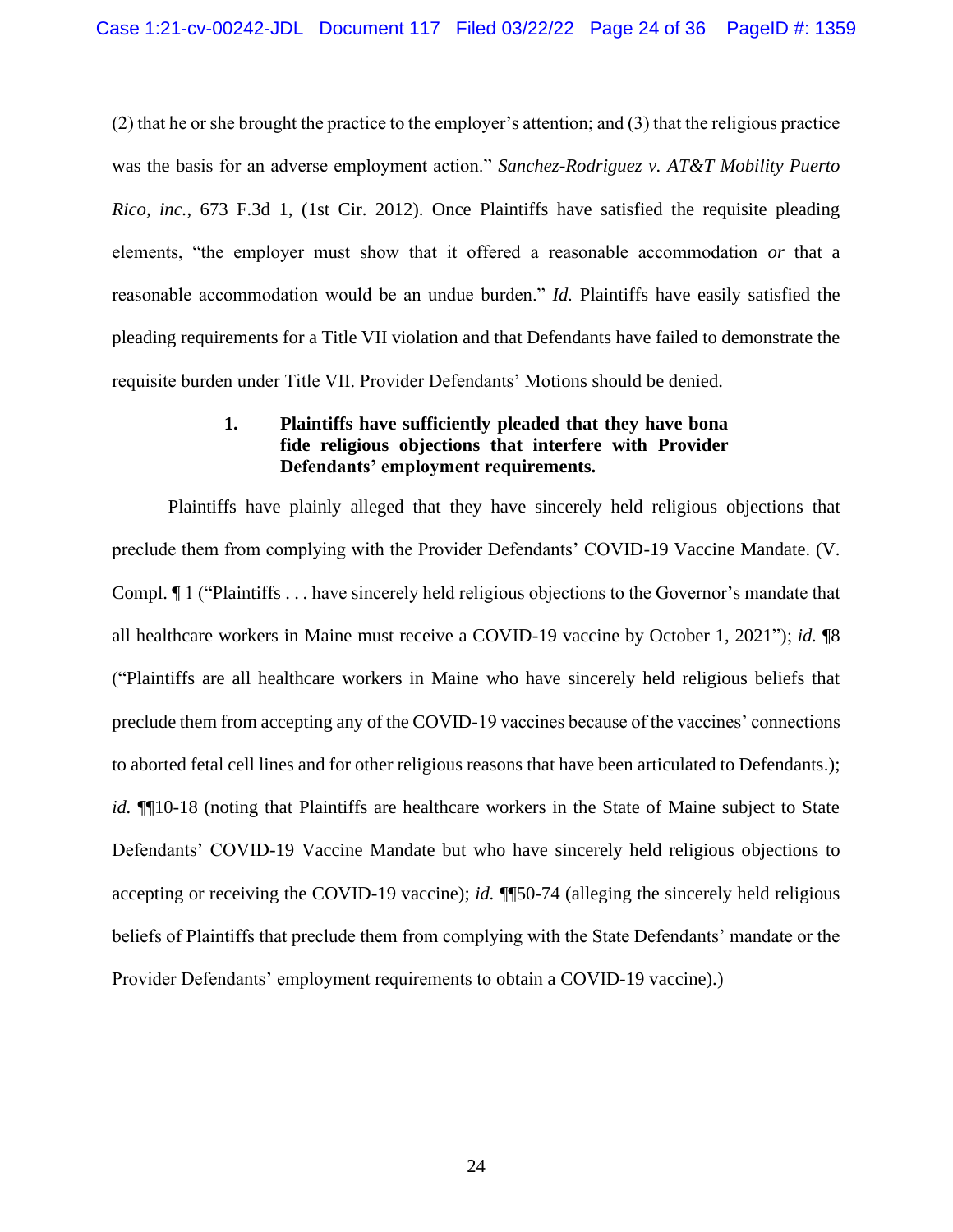# **2. Plaintiffs have sufficiently pleaded that they raised their religious objections to the Provider Defendants while seeking an accommodation under Title VII.**

Plaintiffs have plainly alleged that they raised their objections with their Provider Defendant employers. (V. Compl.  $\P$  10–14, 17–18 (noting that Plaintiffs submitted written requests for exemption from the vaccine mandate to their employers and outlined their religious objections to accepting or receiving the vaccine), *¶¶* 82–95 (same).)

# **3. Plaintiffs have sufficiently pleaded that their religious objections and practices were the basis for Provider Defendants' adverse employment actions.**

Plaintiffs have plainly alleged that their religious objections and inability to comply with Provider Defendants' Vaccine Mandate was the basis for Defendants' adverse employment action against them. (V. Compl. ¶¶ 10-19 (alleging that Provider Defendants denied Plaintiffs' requested religious exemptions.) Provider Defendants do not and cannot contest that Plaintiffs' religious objection was the basis for their termination, as Provider Defendants contend that they were forced to terminate Plaintiffs for refusal to comply with a vaccine mandate. (MH MTD 6-8; NL MTD 11 n.6.)

### **Plaintiffs Have Sufficiently Pleaded That Granting Them Religious B. Accommodations Under Title VII Is Not an Undue Hardship.**

# **1. Compliance with Title VII is not and cannot be an undue hardship.**

Provider Defendants' primary contention concerning their utter refusal to comply with the demands of Title VII is that State Defendants' revocation of religious exemptions from the COVID-19 Vaccine Mandate are not inconsistent with Title VII, and thus they need not comply. (MaineHealth MTD 7-8; NL MTD 12-13). Provider Defendants are wrong, and the allegations of Plaintiffs' Complaint preclude dismissal on these grounds, as does Title VII itself. Title VII plainly requires that every employer with over 15 employees (which includes all Employer Defendants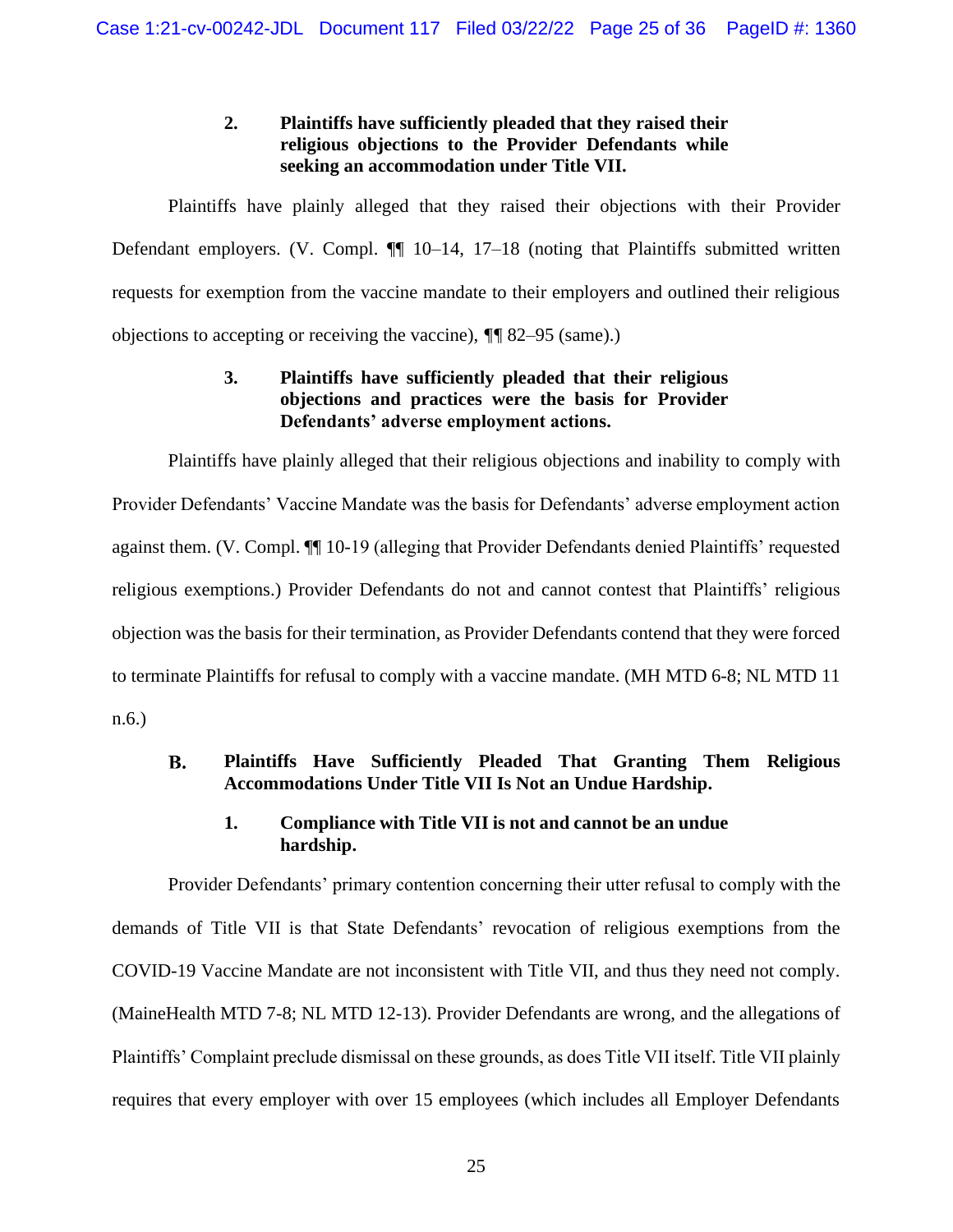(V. Compl. ¶ 171)) must provide religious accommodations "unless an employer demonstrates that he is unable to reasonably accommodate an employee's or prospective employee's religious observance or practice without undue hardship." 42 U.S.C. § 2000e(j). *See also Trans World Airlines, Inc. v. Hardison*, 432 U.S. 63, 75 (1977) ("the employer's statutory obligation to make reasonable accommodation for the religious observance of its employees, short of incurring an undue hardship, **is clear**" (emphasis added)). Despite that mandate of federal law, State Defendants have issued a wholesale revocation of religious exemptions and accommodations for healthcare workers and abolished the entire exemption and accommodation process under Title VII for religious objectors. (V. Compl. ¶ 46 (noting that Maine "eliminate[d] the ability of health care workers in Maine to request and obtain a religious exemption and accommodation from the COVID-19 Vaccine Mandate").) Additionally, State Defendants made it abundantly clear that "[t]he health care immunization law **has removed the allowance for philosophical and religious exemptions**." (V. Compl. ¶ 49 (quoting Division of Disease Surveillance, *Maine Vaccine Exemption Law Change 2021*, https://www.maine.gov/dhhs/mecdc/infectiousdisease/immunization/maine-vaccine-exemption-law-changes.shtml (emphasis added)).)

Thus, Title VII's requirement that employers provide at least a process for seeking an accommodation for an employee's sincerely held religious beliefs, and State Defendants' refusal to provide such a process, are in direct conflict. Under such a scheme, the Supremacy Clause demands that all Defendants comply with Title VII. Where—as here—federal law "imposes restrictions [and] confers rights on private actors," and Maine law "imposes restrictions that conflict with the federal law," "**the federal law takes precedence** and the state law is preempted." *Murphy v. NCAA*, 138 S. Ct. 1461, 1480 (2018) (emphasis added). Provider Defendants take great pains to suggest that Maine's refusal to extend religious protections is not preempted by Title VII's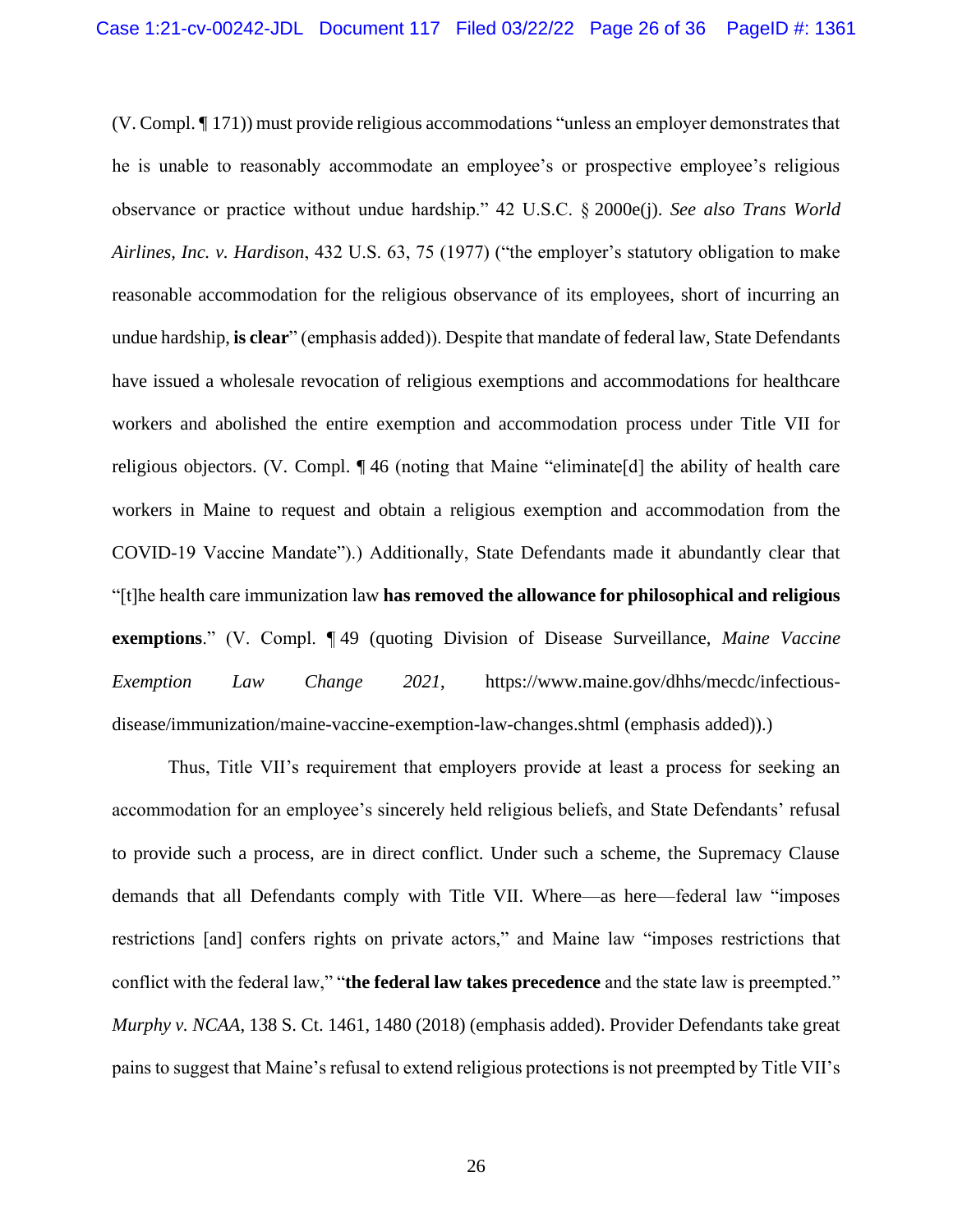demand that employers provide a reasonable accommodation for religious beliefs. This is incorrect. Title VII supersedes state laws where—as here—"compliance with both federal and state regulations is a physical impossibility." *California Fed. Savings & Loan Assoc. v. Guerra*, 479 U.S. 272, 281 (1987) (citing *Florida Lime & Avocado Growers, Inc. v. Paul*, 373 U.S. 132, 142- 43 (1963)).

Moreover, regardless of whether Provider Defendants believe that an accommodation is possible under Title VII, the question of whether application of State Defendants' Vaccine Mandate and Provider Defendants' refusal to accommodate Plaintiffs' religious objections constitutes an undue burden under Title VII is a question of fact not suitable for determination on a motion to dismiss. Indeed, "[w]hether an accommodation is reasonable is a question of fact." *Antione v. First Student, Inc.*, 713 F.3d 824, 831 (5th Cir. 2013). *See also McWright v. Alexander*, 982 F.2d 222, 227 (7th Cir. 1992) ("As for the balance between reasonable accommodation and undue hardship, **these matters are questions of fact and thus generally inappropriate for resolution on the pleadings**" (emphasis added)); *Kimbro v. Atlantic Richfield Co.*, 889 F.2d 869, 877 (9th Cir. 1989) ("whether a particular accommodation would have imposed an undue hardship on the employer is a question of fact"); *Walsh v. Coleman*, No. 3:19-cv-980 (JAM), 2020 WL 7024927, \*6 (D. Conn. Nov. 30, 2020) ("Undue hardship is a question of fact" inappropriate for determination at the motion to dismiss stage); *Menuel v. Hertz Corp.*, No. 1:07-CV-3031-JTC-RGV, 2008 WL 11322934, \*4 (M.D. Ga. Nov. 10, 2008) (noting that the questions surrounding an undue burden "is a question of fact that will depend on a variety of factors . . . thus precluding dismissal of the Title VII claim."); *Doe 1 v. NorthSHore Univ. Healthsystem*, No. 21-cv-05683, 2021 WL 5578790, \* (N.D. Ill. Nov. 30, 2021) ("whether an employer can 'reasonably accommodate a person's religious beliefs without undue hardship is basically a question of fact.'"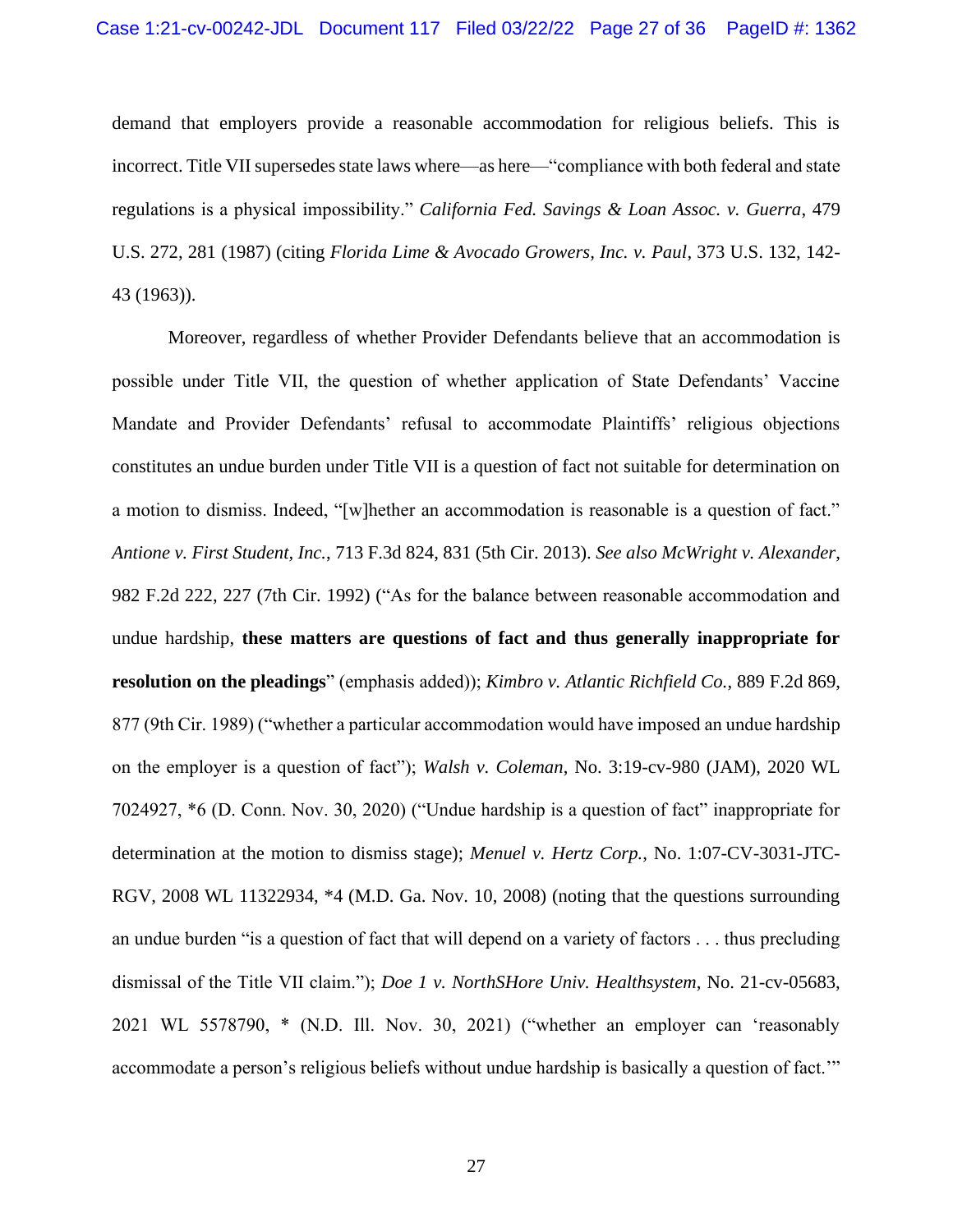(quoting *Minkus v. Metro. Sanitary Dist. Of Greater Chicago*, 600 F.2d 80, 81 (7th Cir. 1979)). Thus, resolving Provider Defendants' contentions concerning any purported hardship is inappropriate at this juncture.

# **2. State Defendants' own response states that Provider Defendants would not be prohibited from providing a religious accommodation under Title VII.**

Provider Defendants' assertions of an undue hardship for violating state law also fails for a separate and independent reason (at least under State Defendants' own response in this Court); the State claims it would not be a violation of state law for Provider Defendants to offer an accommodation under Title VII. Indeed, State Defendants claim, "**the Department published guidance explaining that the Rule does not prohibit employers from providing accommodations under Title VII**." (State MTD 18-19 (citing Health Care Workers Vaccination FAQs, https://www.maine.gov/covid19/vaccines/public-faq-health-care-worker-vaccniation

(bold emphasis added).) State Defendants continue:

A 2019 Maine law eliminated religious exemptions from Maine DHHS immunization rules, including the health care worker immunization rule. However, Federal civil rights laws, such as Title VII of the Civil Rights Act, continue to apply to some employers. **The [R]ule does not prohibit employers from providing accommodations for employees' sincerely held religious beliefs, observances, or practices that may otherwise be required by Title VII and other federal civil rights laws**. The [Rule does not] expand the scope of the federal civil rights laws or otherwise require employers to provide religious exemptions. However, . . . if such accommodations are provided by a [DHCF, those accommodations] must comply with the [R]ule.

(*Id.* (emphasis added).)

Defendants cannot have their cake and eat it too, relying on the Vaccine Mandate to say it would be an undue hardship to violate state law while at the same time espousing that the Vaccine Mandate does not prohibit employers from providing an accommodation under Title VII. It must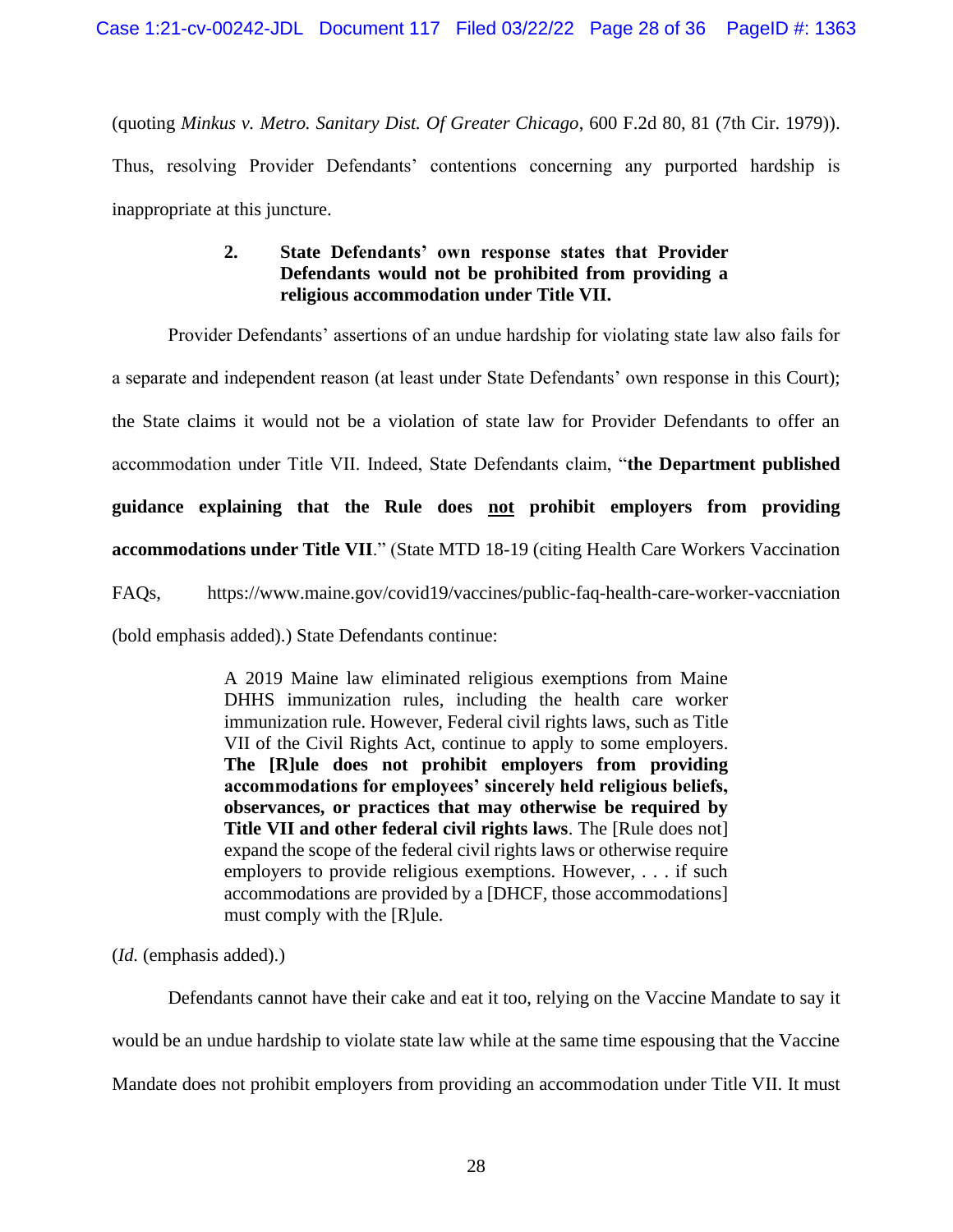be one or the other but cannot be both. If the State Defendants prohibit such an accommodation, then compliance with such a rule would violate Title VII by prohibiting that which Title VII requires. If State Defendants do not prohibit such an accommodation under Title VII, then Provider Defendants cannot claim an undue hardship for violating a state law that does not prohibit providing Plaintiffs with accommodations.

At minimum, however, the inconsistency in the positions of the State Defendants and the Provider Defendants—coupled with the well-pleaded allegations of Plaintiffs' Complaint demonstrates that Plaintiffs have at least stated plausible claim under Title VII. There are too many factual inquiries concerning an alleged undue hardship—which is itself a question of fact—to warrant a dismissal of Plaintiffs' Complaint.

# **3. Title VII preempts Maine's Vaccine Mandate and thus Provider Defendants cannot claim the Vaccine Mandate shelters them from Title VII Claims.**

Provider Defendants also contend that Plaintiffs' Complaint should be dismissed because Title VII does not preclude application of State Defendants' mandate. (NL MTD 11-13; MaineHealth MTD 7-8.) Under the plain language of Title VII, Maine's refusal to recognize and accommodate Plaintiffs' sincerely held religious beliefs is preempted and overridden by Title VII. Indeed,

> Nothing in this subchapter shall be deemed to exempt or relieve any person from any liability, duty, penalty, or punishment provided by any present or future law of any State or political subdivision of a State, **other than any such law which purports to require or permit the doing of any act which would be an unlawful employment practice under this subchapter**.

42 U.S.C. § 2000e-7 (emphasis added). Thus, because Maine's rule revoking religious exemptions and accommodations "purports to require" discrimination on the basis of religion, and purports to abolish the exemption and accommodation procedure explicitly provided in Title VII, each of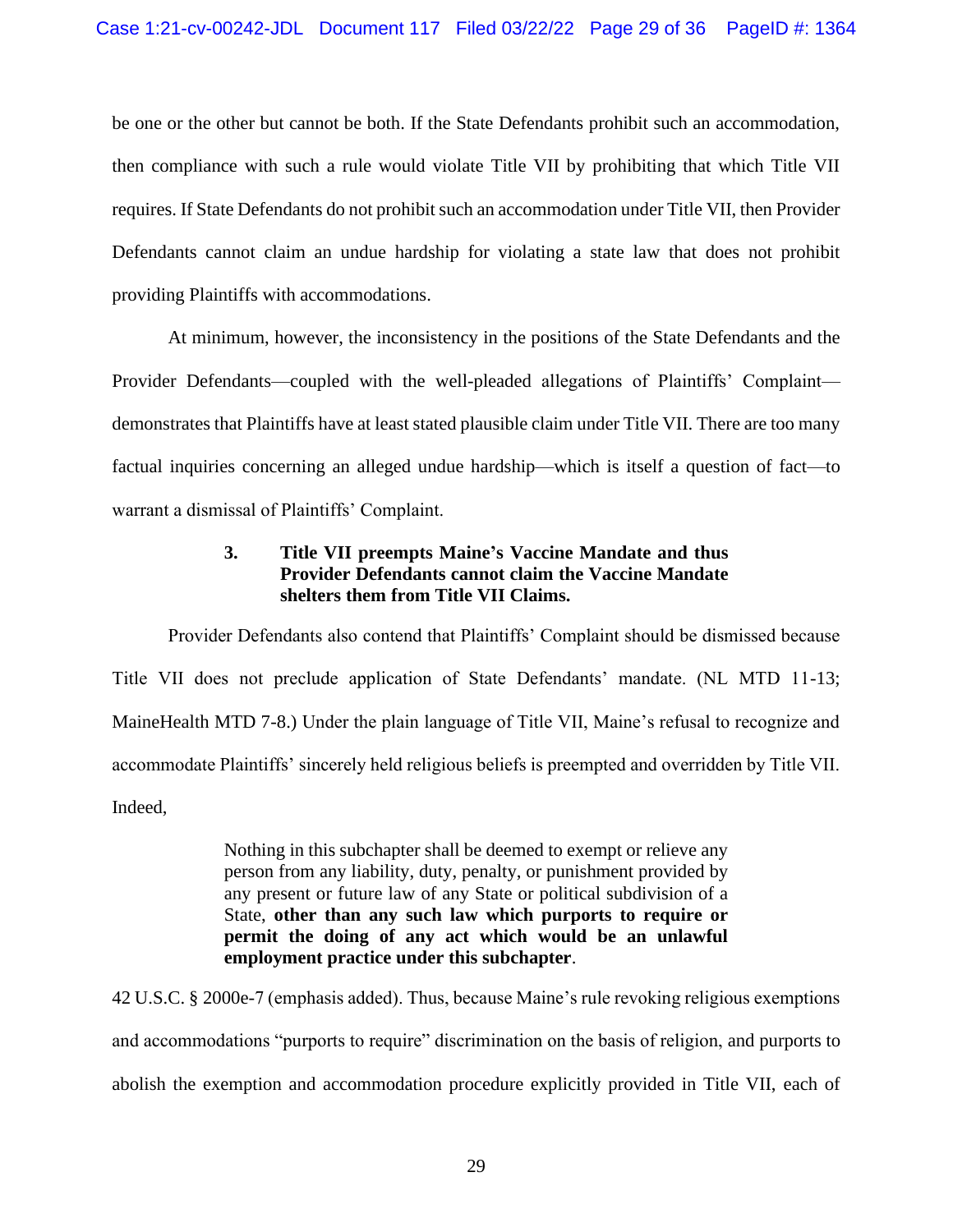which are "an unlawful employment practice" under Title VII, *see* 42 U.S.C. §2000e-2(a), Maine's rules are superseded and preempted by Title VII.

In addition to the explicit textual preemption of Title VII, abundant precedent demonstrates that Maine cannot require employers to engage in a practice that is unlawful under Title VII. *See, e.g.*, *Coalition for Economic Equality v. Wilson*, 122 F.3d 692, 710 (9th Cir. 1997) (noting that Title VII preempts state laws that "purport to require the doing of any act which would be an unlawful employment practice under Title VII"); *Brown v. City of Chicago*, 8 F. Supp. 2d 1095, 1112 (N.D. Ill. 1998) (noting that Congress "'intended to supercede [*sic*] all provisions of State law which require or permit the performance of an act which can be determined to constitute an unlawful employment practice under the terms of Title VII of the Act or are inconsistent with any of its purposes'" (quoting *Rinehart v. Westinghouse Elec. Corp.*, No. C 70-537, 1971 WL 174, \*2 (N.D. Ohio Aug. 20, 1971)); *LeBlanc v. S. Bell Tel. & Tel. Co.*, 333 F. Supp. 602, 608 (E.D. La. 1971) (noting that Louisiana's employment law provisions that conflict with Title VII "are invalid under the Supremacy Clause"). Moreover, Provider Defendants are not permitted to rely upon Maine's revocation of protections for religious objectors as a defense to refusing to do what Title VII requires. *See, e.g.*, *Guardians Ass'n v. Civil Serv. Comm.*, 630 F.2d 79, 104–105 (2d Cir. 1980) ("Nor can the City justify the use of rank-ordering by reliance on what it contends are requirements of state law. Title VII explicitly relieves employers from any duty to observe a state hiring provision "which purports to require or permit" any discriminatory employment practice." (citation omitted).

#### VII. **PLAINTIFFS HAVE STATED A CLAIM FOR CONSPIRACY TO VIOLATE CIVIL RIGHTS.**

State Defendants contend that Plaintiffs have not stated a claim for violation of 42 U.S.C. § 1985(3) because their allegations of conspiracy are conclusory and unspecific. (State MTD 20.)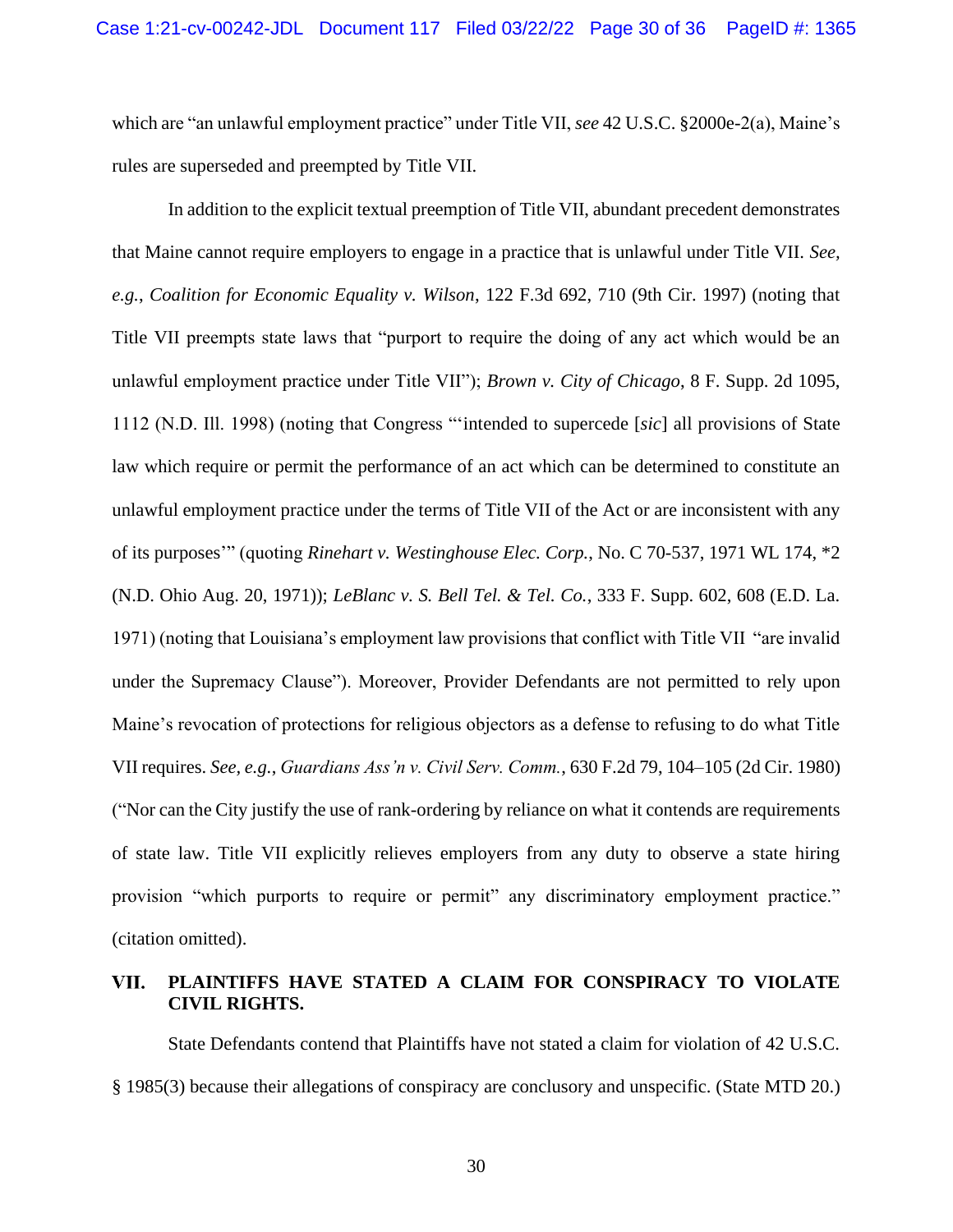Provider Defendants contend that—in a rather conclusory manner themselves—that Plaintiffs cannot state a claim for relief under 42 U.S.C. §1985(3). (NL MTD 14-15; MaineHealth MTD 11.) Once again, however, Defendants base all their arguments on the fact that this Court and the First Circuit held that Plaintiffs are unlikely to succeed on the merits of their claims. (MaineHealth MTD 11; NL MTD 14.) As demonstrated in Part I, *supra*, however, the standards applicable to obtaining a preliminary injunction are for more stringent than those applicable to merely stating a claim under Rule 12(b)(6). Again, "a well-pleaded complaint may proceed even if it strikes a savvy judge that actual proof of those facts is improbable, and that a recovery is very remote and unlikely." *Bell Atl.*, 550 U.S. at 556 (cleaned up). Plaintiffs easily satisfy that threshold.

Here, Plaintiffs need only allege four elements:

(1) a conspiracy; (2) for the purposes of depriving either directly or indirectly, any person or class of persons of the equal protection of the laws  $\dots$  (3) an act in furtherance of the conspiracy; (4) whereby a person is either injured in his person or property or deprived of any right or privilege of a citizen of the United States.

*United Brotherhood of Carpenters & Joiners of Am. Local 610, AFL-CIO v. Scott*, 463 U.S. 825,

828-29 (1983); *Perez-Sanchez v. Public Hous. Auth.*, 531 F.3d 104, 107 (1st Cir. 2008) (same).

#### **Plaintiffs Have Sufficiently Pleaded That Defendants Entered Into an**   $\mathbf{A}$ . **Agreement to Deprive Plaintiffs of Their Cherished Constitutional Rights.**

"Generally, a conspiracy requires a meeting of the minds to achieve and unlawful end," *Rolon v. Rafael Rosario & Assoc., Inc.*, 450 F. Supp. 2d 153, (D.P.R. 2006), and adequately

alleging a conspiracy requires only "minimum factual support of the existence of a conspiracy."

*Francis-Sobel v. Univ. of Maine*, 597 F.2d 15, 17 (1st Cir. 1979). And, as conspirators often do

not announce their intentions to conspire to violate civil rights, "[w]ithout direct evidence of such

an agreement . . . the plaintiff must plead plausible factual allegations sufficient to support a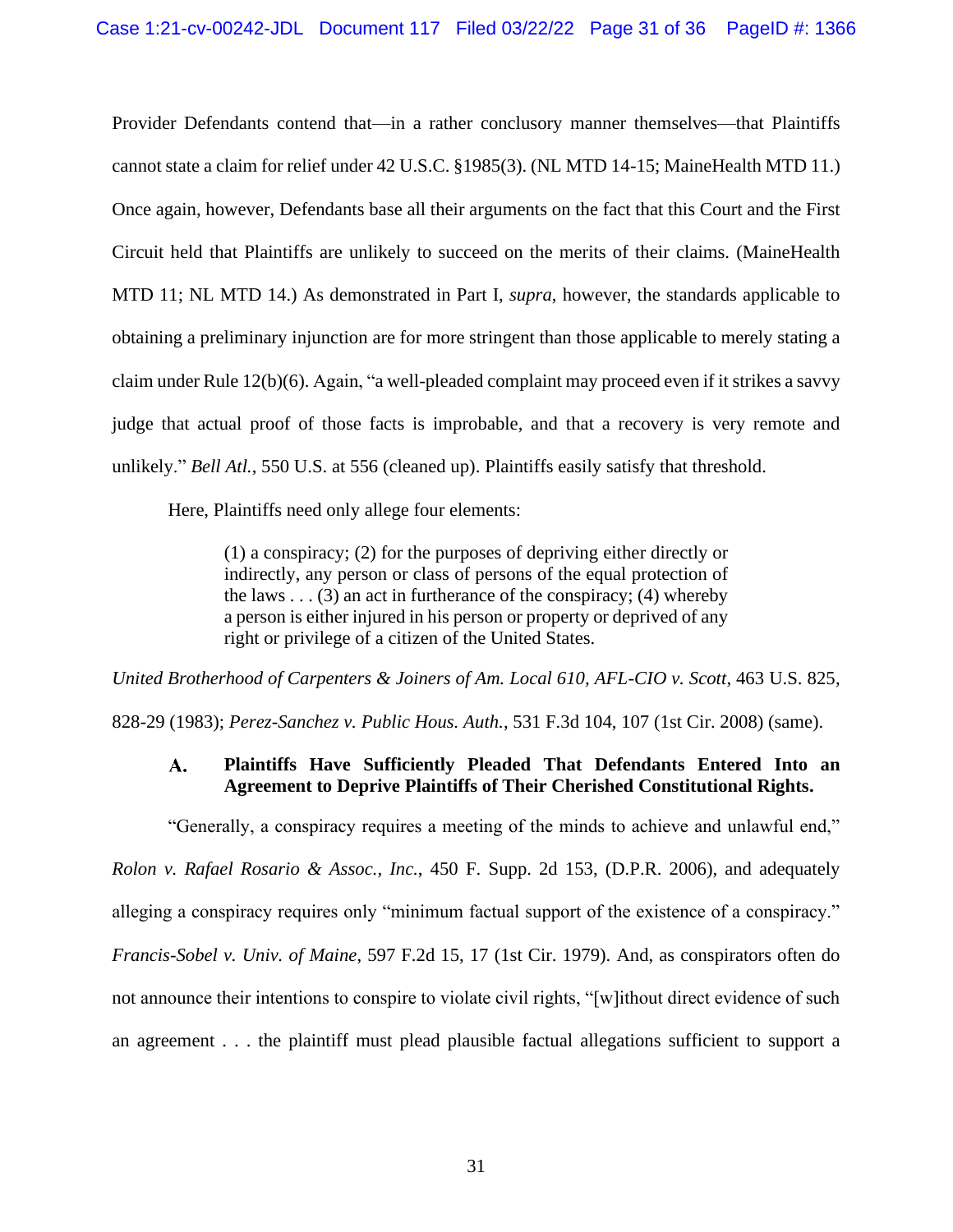reasonable inference that such an agreement was made." *Parker v. Landry*, 935 F.3d 9, 17-18 (1st Cir. 2019)

Plaintiffs have more than sufficiently alleged minimum factual support for their claims. the Governor's own press release announcing her mandate that all healthcare workers in Maine receive the COVID-19 vaccine states that Defendants agree with her concerning its provisions. For example, Defendant MaineHealth has stated that it agreed with the Governor's decision to mandate the vaccine and prohibit religious exemptions from it. (V. Compl. ¶¶185-186.) Defendant Northern Light was even more explicit in its confirmation of agreement with the Governor's mandate when it stated that "*Governor Mills' decision to require vaccination of health care workers is another example of close alignment between the government and the health care community*." (V. Compl. ¶187 (italics original).)

And, if the statement of Defendants were somehow insufficient to demonstrate their express agreement with the Governor to enforce her COVID-19 Vaccine Mandate without providing any religious exemptions whatsoever, the actions and statements of Defendants demonstrate their agreement. MaineHealth's agreement with the Governor to deprive Plaintiffs of their constitutionally protected liberties is evidenced in its denial of Jane Doe 1's request for a religious exemption and accommodation. (V. Compl. ¶185.) Specifically, the statement that MaineHealth is "**no longer able to consider religious exemptions for those who work in the state of Maine**." (*Id.* and Ex. A t 2 (emphasis added)) demonstrates that MaineHealth has reached an agreement with the Governor to refuse requests for religious exemptions based on the State's mandate.

These statements and actions have more than demonstrated Defendants' agreement to deprive Plaintiffs of their constitutionally protected liberties. "In order to maintain an action under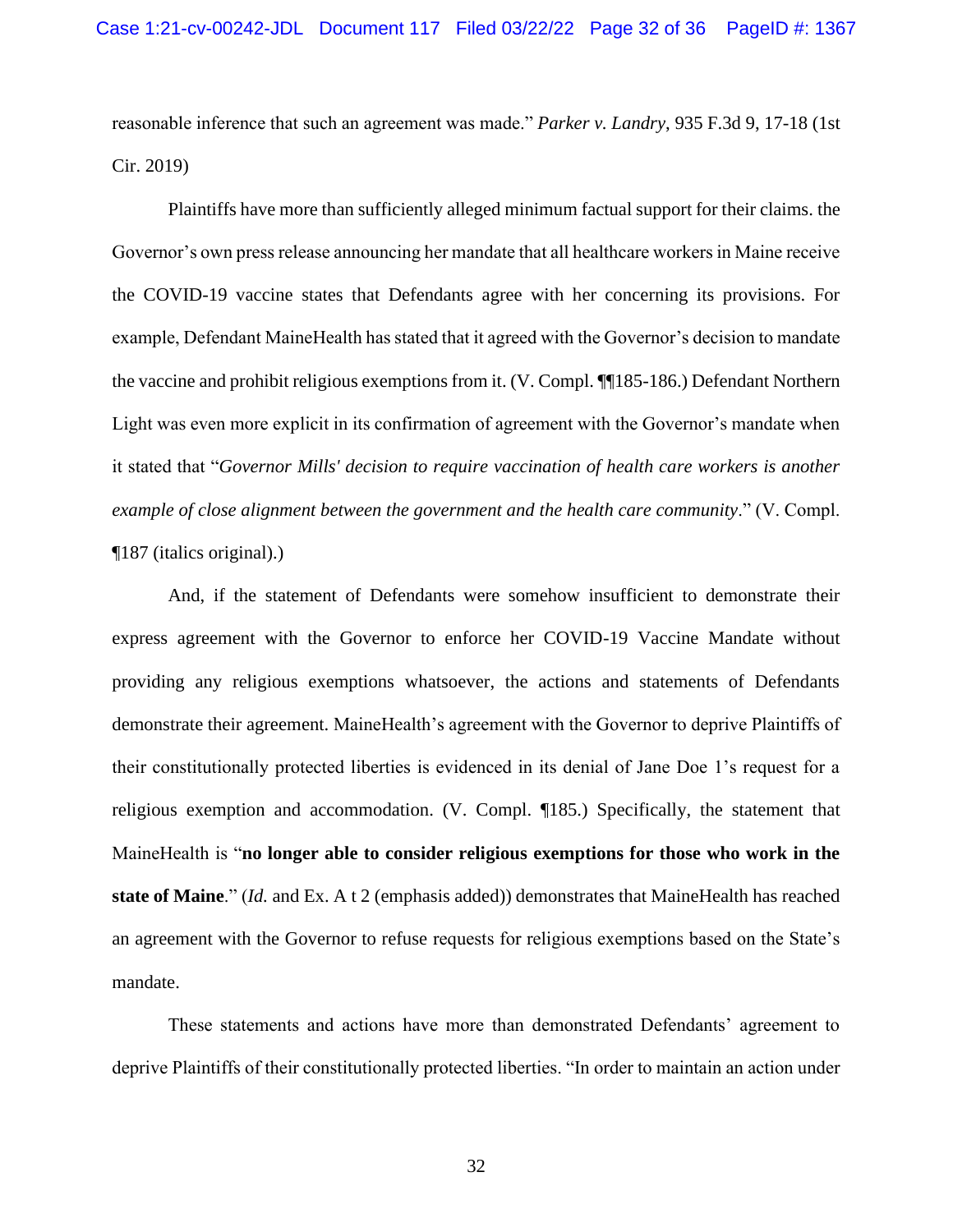Section 1985, a plaintiff 'must provide some factual basis supporting a meeting of the minds, such that defendants entered into an agreement, express **or tacit**, to achieve an unlawful end.'" *Webb v. Goord*, 340 F.3d 105, 110 (2d Cir. 2003) (quoting *Romer v. Morganthau*, 119 F. Supp. 2d 346, 363 (S.D.N.Y. 2000)) (emphasis added). Defendants' representations—in public—that they are in lockstep with the Governor that Plaintiffs must receive the COVID-19 vaccine and that no religious accommodations are available plainly demonstrates a tacit—if not express—agreement to preclude Plaintiffs from seeking and receiving a religious accommodation to the COVID-19 Vaccine mandate.

### **B. Plaintiffs Have Sufficiently Pleaded That Defendants Acted With a Conspiratorial Purpose and Committed Overt Acts in Furtherance of the Conspiracy.**

To satisfy the conspiratorial purpose allegation requirement, Plaintiffs need only "allege fact that would permit us plausibly to infer an agreement among the defendants, motivated by some discriminatory animus." *Parker*, 935 F.3d at 18. *See also Grendell v. Maine*, No. :19-cv-419-JDL, 2020 WL 3895765, \*4 (D. Me. July 10, 2020) (As to the second element—'it has long been established that a claim under §1985(3) requires some racial, or perhaps otherwise class-based, invidiously discriminatory animus behind the conspirators' action." (quoting *Perez-Sanchez*, 531 F.3d at 107)). And, a conspiratorial purpose to deprive Plaintiffs of their First Amendment rights satisfies the discriminatory animus sufficient for a conspiratorial purpose. *Perez-Sanchez*, 531 F.3d at 109 (noting that Section 1985(3) claims extend to "members of recognized classifications such as race, sex, religion, or national origin" (citting *Brown v. Reardon*, 770 F.2d 896, 906 (10th Cir. 1985)); *Palm v. Sisters of Charity Health Sys.*, No. 07-120-B-W, 2008 WL 2229764, \*2 (D. Me. May 28, 2008) (noting that conspiracies to deprive a plaintiff of his First Amendment rights is actionable if state action is involved).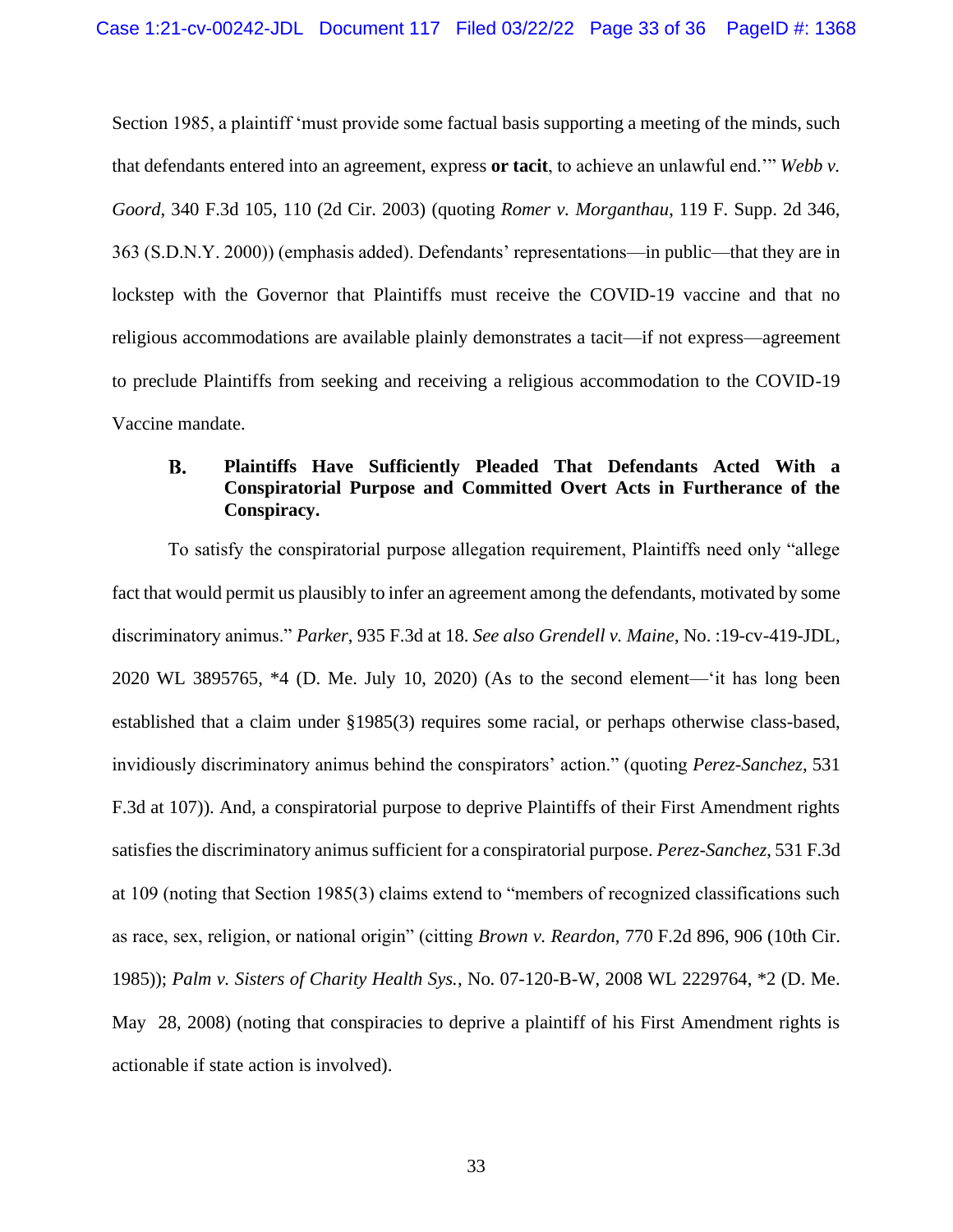Plaintiffs have sufficiently alleged a conspiratorial purpose of Defendants' agreement to deprive Plaintiffs of their constitutionally and statutorily protected rights to a religious accommodation that is manifested by Defendants' overt acts in furtherance of the conspiratorial agreement. Plaintiffs have plausibly alleged that State Defendants engaged in an overt act in furtherance of the conspiracy by removing all religious protections from mandatory vaccines via the agency rule change. (*See, e.g.*, V. Compl. ¶¶46-49.) Indeed, on August 14, 2021, Dr. Shah and the MCDC amended 10-144 C.M.R. Ch. 264 to eliminate the ability of health care workers in Maine to request and obtain a religious exemption and accommodation from the COVID-19 Vaccine Mandate. (V. Compl. ¶46.) The only exemptions Maine now lists as available to health care workers are those outlined in 22 M.R.S. § 802.4-B, which purports to exempt only those individuals for whom an immunization is medically inadvisable and who provide a written statement from a doctor documenting the need for an exemption, despite the fact that the prior version of the rule permitted religious exemptions. (V. Compl. ¶¶47-48.) Moreover, State Defendants engaged in an overt act of purporting to deny religious exemptions by publicly stating to the public that religious accommodations and exemptions were no longer permissible in Maine, regardless of federal law's requirement that such accommodations be made available to conscientious and religious objectors. (V. Compl. ¶49).

Plaintiffs have plausibly alleged that Provider Defendants engaged in an overt act in furtherance of their conspiratorial purpose by falsely stating to their employees that religious exemptions, **including those offered and mandated by federal law**, were inapplicable in Maine. (*See, e.g.*, V. Compl. ¶¶1, 82-95.)

Thus, Defendants have all engaged in overt acts in furtherance of their conspiracy and conspiratorial motives by publicly stating—falsely—that no protections or accommodations were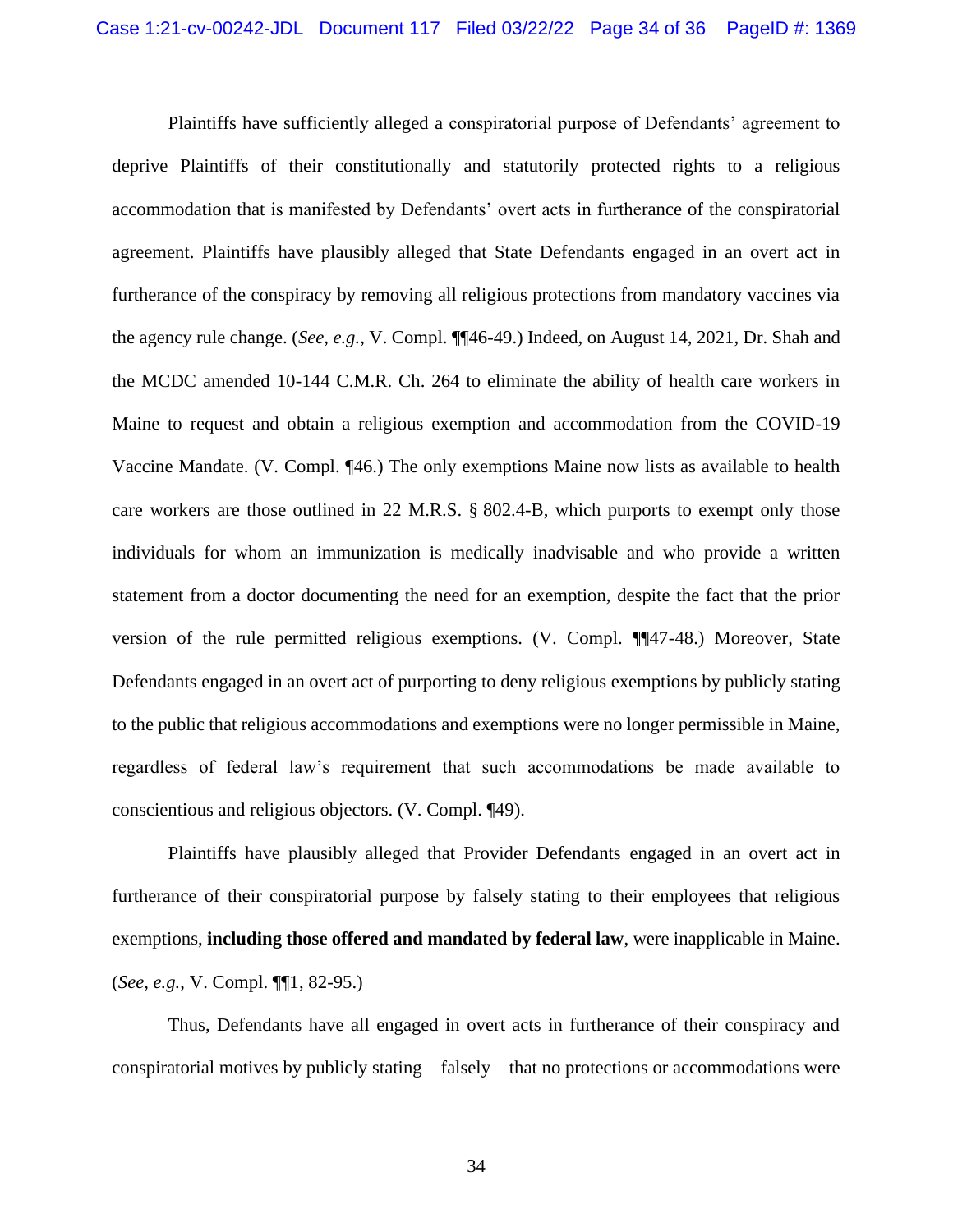available to those individuals who might have sincerely held religious objections to the COVID-19 Vaccine Mandate. Plaintiffs' have plausibly alleged that those statements to the public and the explicit denials of religious exemptions to Plaintiffs on the false premise that federal protections do not apply in Maine are overt acts in furtherance of Defendants' conspiracy to dissuade Plaintiffs from seeking an accommodation for their sincerely held religious belief and to refuse to consider and deny Plaintiffs' request for a religious accommodation to which the law entitles them.

### $\mathbf{C}$ . **Plaintiffs Have Sufficiently Pleaded That Defendants Deprived Them of Their Constitutionally Protected Civil Rights to Equal Protection and Religious Free Exercise.**

Plaintiffs have adequately alleged that Defendants have actually deprived Plaintiffs of their protected civil liberties in violation of 42 U.S.C. §1985(3). Indeed, Plaintiffs' Complaint alleges that Jane Doe 2 was terminated from her position for her refusal to accept a vaccine that violates her sincerely held religious beliefs. (V. Compl. ¶11.) Defendants have also informed Plaintiffs who still had jobs at the time of the filing of the Complaint—that as of October 1, they will be terminated if they refuse to accept the COVID-19 vaccine regardless of their sincerely held religious objections to it. (V. Compl. ¶¶82-95, 104-116.) Thus, Plaintiffs have adequately alleged an actual deprivation of constitutionally protected rights and an injury to their person. *See Diva's, Inc. v. City of Bangor*, 176 F. Supp. 2d 30, 37 (D. Me. 2001).